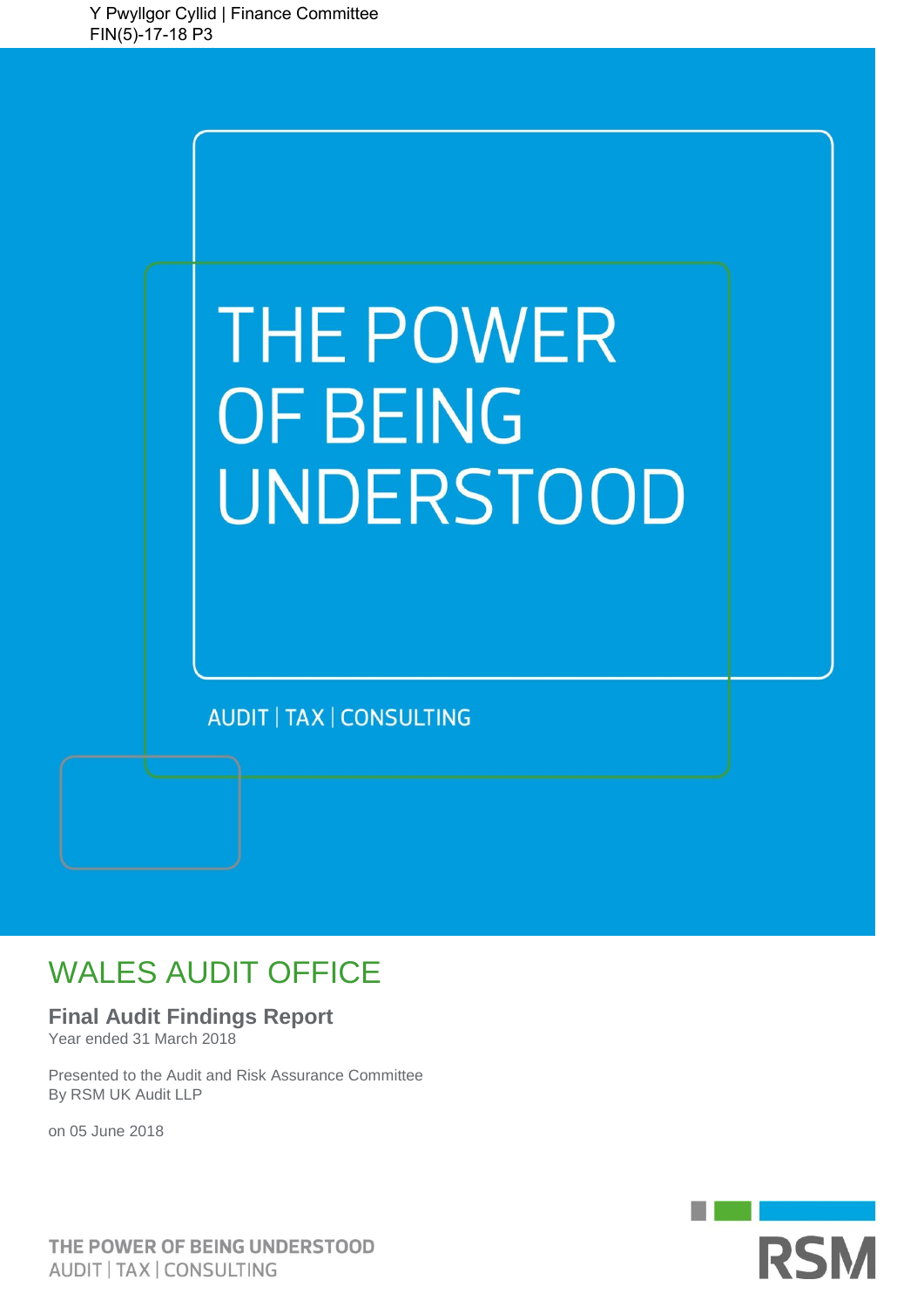# **CONTENTS**

| 1               |  |  |
|-----------------|--|--|
| $\overline{2}$  |  |  |
| 3               |  |  |
| $\overline{4}$  |  |  |
| 5               |  |  |
| 6               |  |  |
| $\overline{7}$  |  |  |
| 8               |  |  |
| 9               |  |  |
| 10 <sup>°</sup> |  |  |
|                 |  |  |
|                 |  |  |
|                 |  |  |

This report has been prepared for the sole use of Wales Audit Office and must not be disclosed to any third party, or quoted or referred to, without our written consent. No responsibility is assumed to any other person in respect of this report.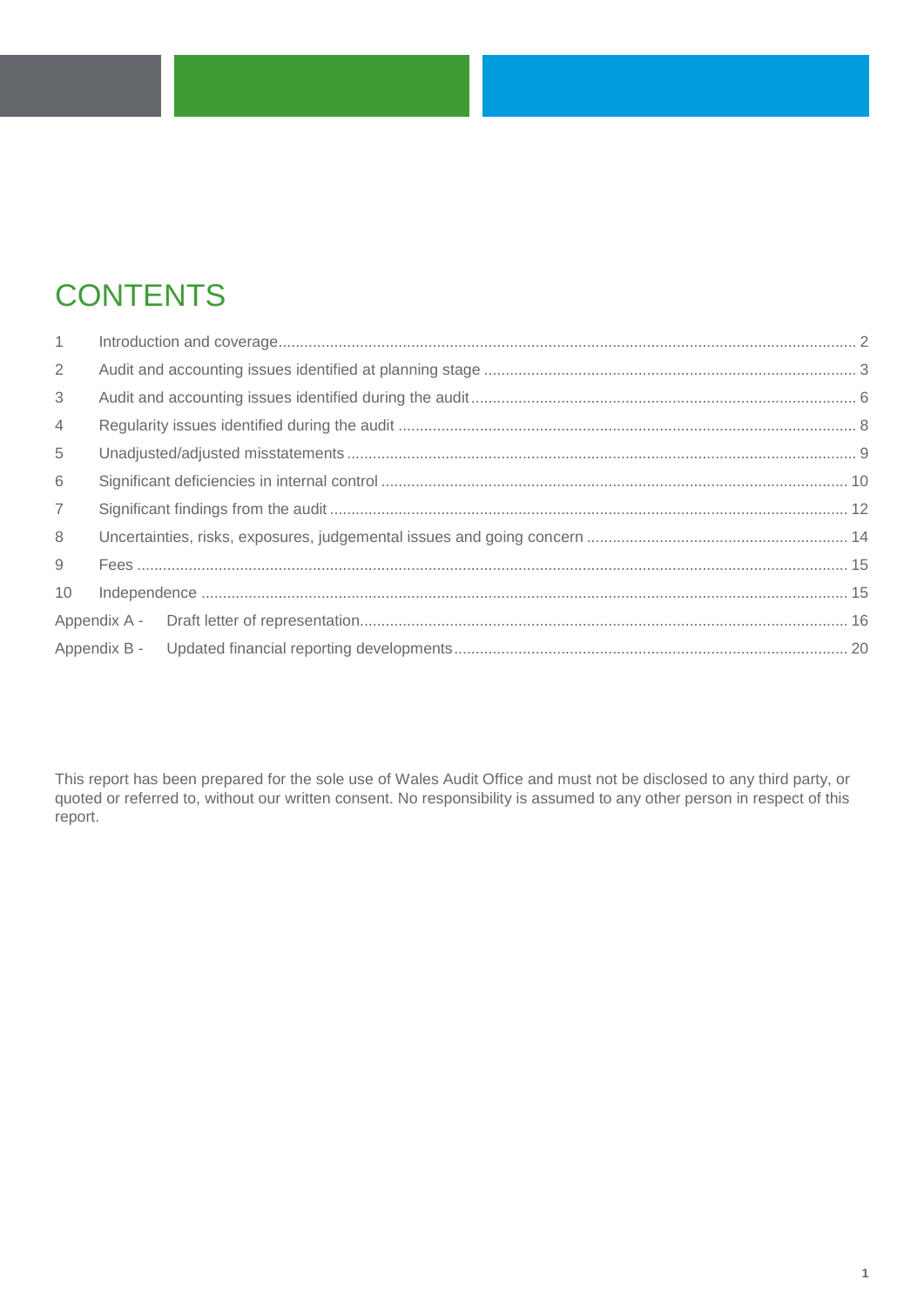# <span id="page-2-0"></span>1 INTRODUCTION AND COVERAGE

This report summarises our key findings in connection with the audit of the financial statements of Wales Audit Office in respect of the year ended 31 March 2018.

The scope of our work has already been communicated to you via our Audit Plan document dated 28 February 2018.

A summary of adjusted and unadjusted misstatements identified during the audits has been prepared and is included in Section 5.

We consider that the audit approach adopted will provide the Directors with the required confidence that a thorough and robust audit has been carried out and can confirm that, at the date of this report, we anticipate no modifications from our pro-forma audit report provided in the Audit Plan previously communicated to you.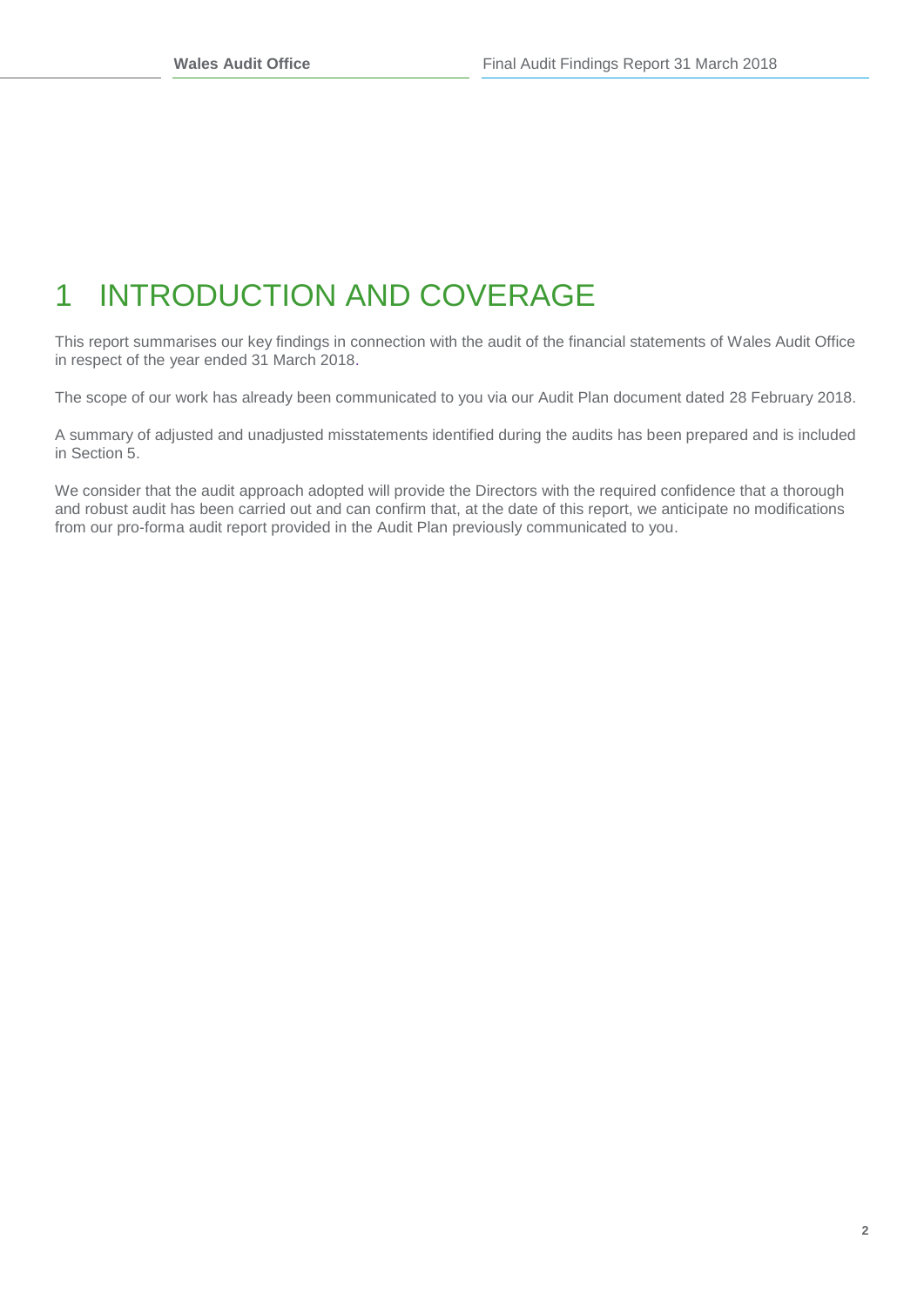## <span id="page-3-0"></span>2 AUDIT AND ACCOUNTING ISSUES IDENTIFIED AT PLANNING STAGE

### **Management over ride of internal controls**

| Area of audit focus | Systems of internal control are designed to mitigate inherent risks of error<br>within the core control systems to an acceptable level. By nature, a<br>management override or by-pass of controls cannot be eliminated by the<br>implementation of controls and therefore as part of our audit we will<br>perform additional tests of detail to address this risk. |
|---------------------|---------------------------------------------------------------------------------------------------------------------------------------------------------------------------------------------------------------------------------------------------------------------------------------------------------------------------------------------------------------------|
| Our approach        | We will test the appropriateness of a sample of journal entries recorded in<br>the general ledger and other adjustments made in the preparation of<br>financial statements, tracing selected entries back to source<br>documentation.                                                                                                                               |
|                     | We will review significant accounting estimates and policies which could<br>involve bias resulting in a material misstatement.                                                                                                                                                                                                                                      |
|                     | We will discuss the basis and business rationale for any significant non-<br>routine or contentious transactions which come to our attention during the<br>course of our audit and will fully report the outcomes of our testing in our<br>audit findings report.                                                                                                   |
| <b>Response</b>     | The testing was completed as planned with no significant issues identified<br>to report to management.                                                                                                                                                                                                                                                              |
|                     | We have tested a sample of the journal entries posted during the year, and<br>this did not highlight any erroneous entries, or items indicative of undue<br>management bias.                                                                                                                                                                                        |
|                     | We have reviewed the significant estimates adopted in the preparation of<br>the financial statements, and we have not identified any areas where there<br>are any indications of management bias.                                                                                                                                                                   |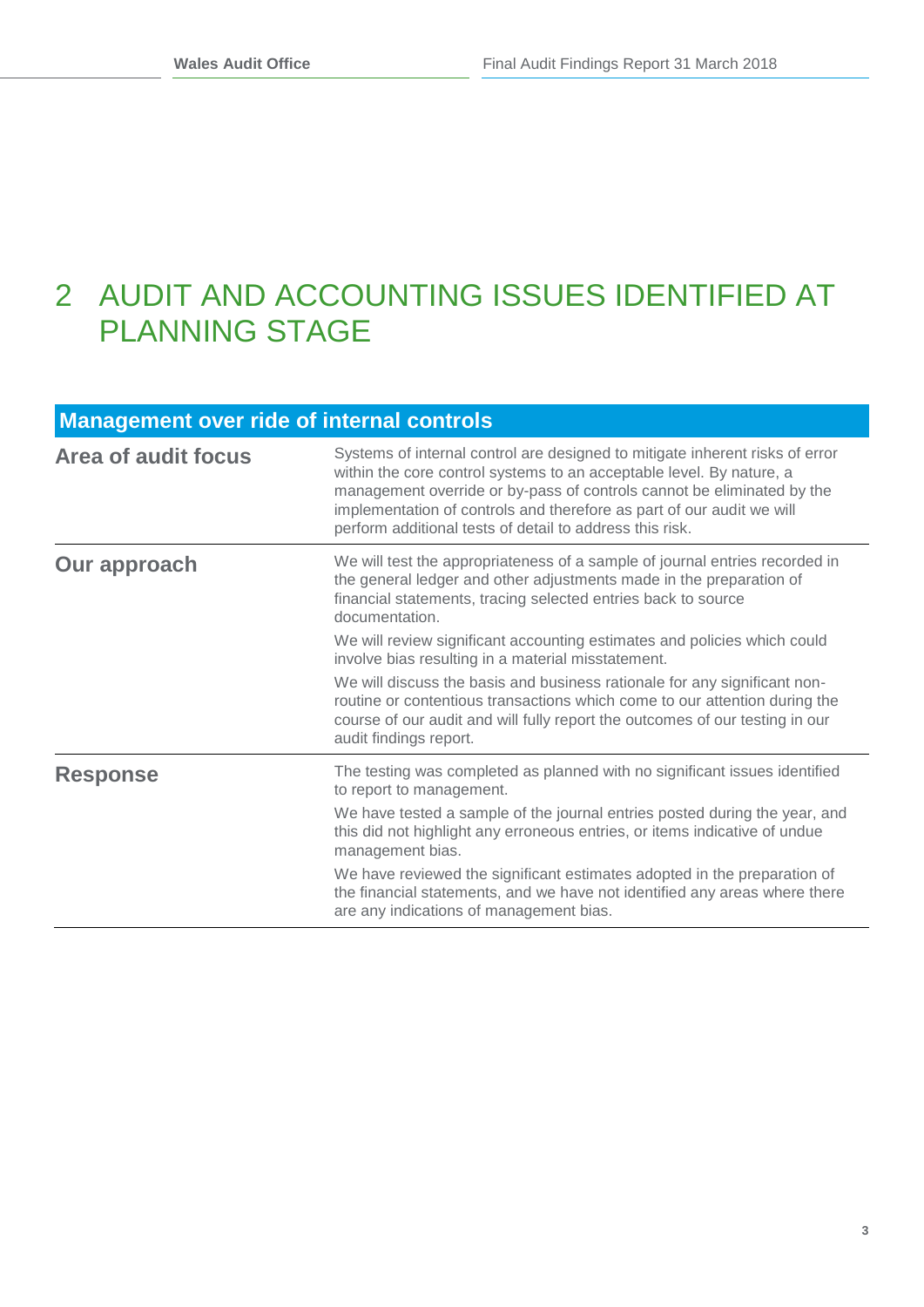### **Income recognition, WIP and deferred income**

| <b>Area of audit focus</b> | The recognition of income, WIP and deferred income is considered to be a<br>significant risk due to the level of judgement applied to the stage of<br>completion of an audit assignment and any provisions required.                                                                                                                     |
|----------------------------|------------------------------------------------------------------------------------------------------------------------------------------------------------------------------------------------------------------------------------------------------------------------------------------------------------------------------------------|
| <b>Our approach</b>        | We will select a sample of projects that have commenced throughout the<br>year and test the revenue recognised with reference to the stage of<br>completion of the assignment in order to determine that the revenue<br>recognition is appropriate and consequently whether the WIP and deferred<br>income are appropriately stated.     |
|                            | We will review correspondence with audit managers to establish the<br>estimated costs to complete and any required provisions at the year end,<br>considering the impact of any time spent after the year end on these<br>estimations.                                                                                                   |
|                            | We will also review time postings after the year end for any time posted by<br>employees relating to work done before the year end that may not have<br>been factored into the above calculations.                                                                                                                                       |
| <b>Response</b>            | In prior year audits, we recommended that the Office should regularly<br>consider the actual expected out-turn on projects, and factor this in when<br>calculating the stage of completion for revenue recognition.                                                                                                                      |
|                            | This has now been done quarterly, by way of a cost to complete exercise,<br>involving the Resource Managers. This has resulted in management<br>processing an adjustment to reduce reported revenue where costs are<br>expected to exceed the quoted fees by £62k.                                                                       |
|                            | We have reviewed costs on a sample of closed projects in the year and, on<br>average, costs exceed the budgeted fees by approximately 3%.                                                                                                                                                                                                |
|                            | If this sampled difference was applied to the remaining open projects at<br>year end, work in progress would be reduced by a further £141k. This<br>amount has been included as an unadjusted judgemental journal in Section<br>5 of this report.                                                                                        |
|                            | As in prior years, we have estimated the potential amount of refund that<br>would be due on open projects which are currently in a deferred income<br>position. A potential reclassification has been included in Section 5.                                                                                                             |
|                            | We also noted as part of our testing that there was audit work in progress<br>of £98k relating to the 2015/16 year end. Difficulties experienced by the<br>WAO in performing this local council audit, which had previously performed<br>by a contracted firm, has resulted in a significant increase in costs to<br>complete the audit. |
|                            | Although not yet agreed with the council, we understand that the audit fee<br>has been informally discussed and that a further bill will be raised. This has<br>been estimated internally as the £98k referred to above.                                                                                                                 |
|                            | As this amount is unconfirmed and still subject to discussion and<br>agreement, concerns remain over its value and recoverability. An<br>adjustment has been made to reverse this amount, as reported in Section<br>5.                                                                                                                   |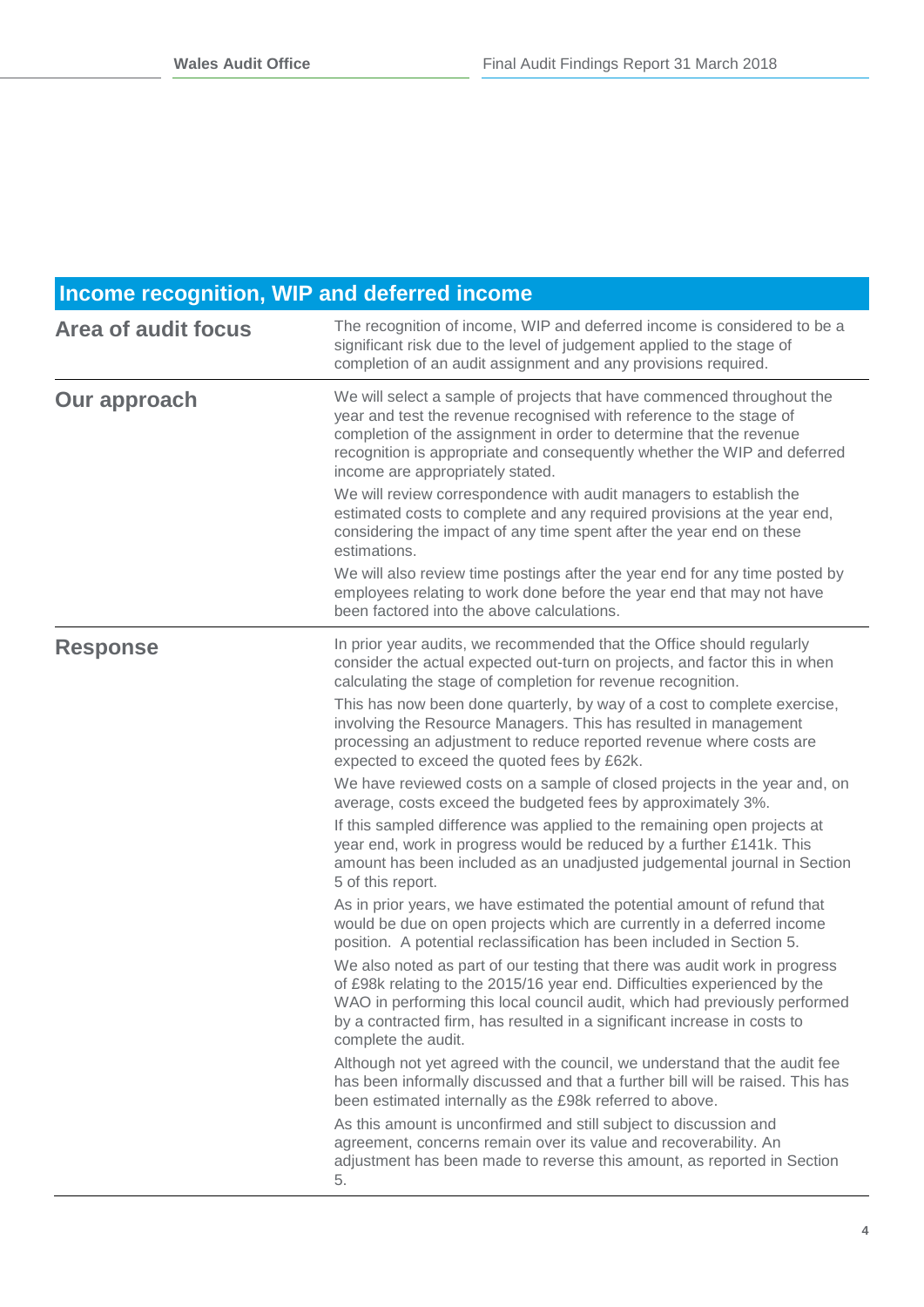| <b>Reputation</b>   |                                                                                                                                                                                                                                                                                                                                                                                                                                                                                                                                                                                                                                                                                                                                                                                                                                                                                                                                                                                                                                                                                                                                                                                                                                                                                                                                                                                                                              |
|---------------------|------------------------------------------------------------------------------------------------------------------------------------------------------------------------------------------------------------------------------------------------------------------------------------------------------------------------------------------------------------------------------------------------------------------------------------------------------------------------------------------------------------------------------------------------------------------------------------------------------------------------------------------------------------------------------------------------------------------------------------------------------------------------------------------------------------------------------------------------------------------------------------------------------------------------------------------------------------------------------------------------------------------------------------------------------------------------------------------------------------------------------------------------------------------------------------------------------------------------------------------------------------------------------------------------------------------------------------------------------------------------------------------------------------------------------|
| Area of audit focus | Due to public interest in the financial statements there is a desire to<br>maintain reputation and demonstrate exemplary financial management.<br>Accounting judgements may be influenced by the desire to demonstrate<br>good financial management and remain within the Estimate.                                                                                                                                                                                                                                                                                                                                                                                                                                                                                                                                                                                                                                                                                                                                                                                                                                                                                                                                                                                                                                                                                                                                          |
| <b>Our approach</b> | Independent technical review of the accounts and key judgement areas.<br>Review of judgemental aspects in year-end balances particularly focusing<br>on any;<br>• Round sum provisions<br>• Estimates<br>• Recoverability of debtors<br>• Disclosure of remuneration                                                                                                                                                                                                                                                                                                                                                                                                                                                                                                                                                                                                                                                                                                                                                                                                                                                                                                                                                                                                                                                                                                                                                         |
| <b>Response</b>     | During the course of the audit, we have not identified any areas from the<br>WAO's operations that suggests there are any matters whereby the<br>reputation could appear to be significantly damaged.<br>We have reviewed judgemental areas, aside of the WIP provisioning, and<br>not noted any areas of inappropriate activity, or areas where the Office has<br>not been acting in a manner which could damage its reputation.<br>We did however note one complaint made during the year from Community<br>Councils in North Wales with regards to communication in the Welsh<br>language. There was the perception that the contracted audit firm<br>performing the audit not providing a sufficient service in the Welsh<br>language.<br>Under the Act, the Auditor General for Wales is required to make sufficient<br>efforts to communicate in Welsh. In considering this particular issue, the<br>WAO notes that the contract with the firms is with the WAO and not the<br>AGW.<br>However, in an effort to improve ongoing relations and services provided,<br>the WAO has taken action to ensure that ongoing services are performing<br>at the highest possible standard.<br>We have considered the potential reputational impact and risk associated<br>with the above complaint and considered the actions taken by the WAO.<br>We believe the actions taken are a reasonable response to the issue<br>noted. |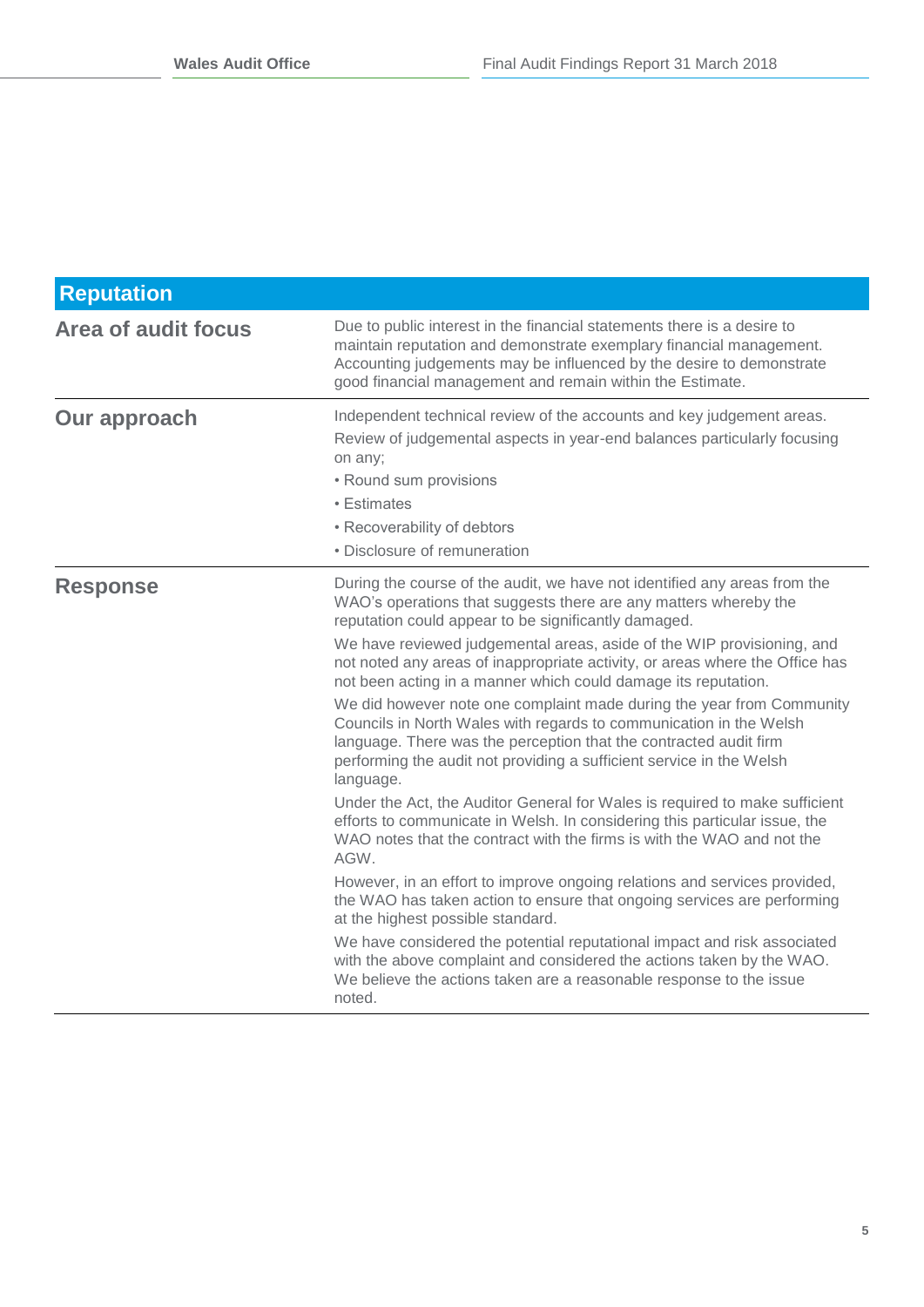### <span id="page-6-0"></span>3 AUDIT AND ACCOUNTING ISSUES IDENTIFIED DURING THE AUDIT

### **Repayment of fee and recovery of costs**

| <b>Issue</b>      | Management have been notified that the WAO over-invoiced two councils<br>for work performed in both the current year and prior year. This has arisen<br>due to the WAO being wrongly invoiced by an external audit firm, and the<br>councils being invoiced based on the expected fee, rather than a 'per diem'<br>rate.<br>The draft financial statements included a provision of £83k, being the<br>difference between the amount due to the two Councils (£143k), less the<br>expected recovery of costs from the external firm (£60k).<br>We understand that the final amounts to be paid and received are yet to be<br>agreed. |
|-------------------|-------------------------------------------------------------------------------------------------------------------------------------------------------------------------------------------------------------------------------------------------------------------------------------------------------------------------------------------------------------------------------------------------------------------------------------------------------------------------------------------------------------------------------------------------------------------------------------------------------------------------------------|
| <b>Resolution</b> | Whilst the liability cannot be fully quantified, we are satisfied that it is<br>appropriate to retain a liability for the expected amount payable.<br>As the amount and timings of the amount recoverable from the third party<br>audit firm is uncertain, we consider that this amount should not be<br>recognised at the year end. We have included an adjustment to adjust this<br>expected recovery to removed. We are satisfied that no specific disclosure<br>is required in respect of this.<br>We have included a control observation in Section 6 in relation to this<br>matter.                                           |

| <b>Rates prepayment and accrual</b> |                                                                                                                                                                                                                                                                                                                                             |  |  |
|-------------------------------------|---------------------------------------------------------------------------------------------------------------------------------------------------------------------------------------------------------------------------------------------------------------------------------------------------------------------------------------------|--|--|
| <b>Issue</b>                        | During the course of the audit we identified that there were council rates<br>statements raised during the year that related to annual rates for the 31<br>March 2019 year end. No accounting entries had been made for this cost.<br>As a result both prepayments and accruals were understated on the<br>Statement of Financial Position. |  |  |
|                                     | The appropriate treatment would have been to increase both prepayments<br>and accruals to recognise the future liability in the financial statements.<br>This is consistent with the prior year.                                                                                                                                            |  |  |
| <b>Resolution</b>                   | An adjusted journal has been raised in Section 5 to adjust for this<br>accounting entry.                                                                                                                                                                                                                                                    |  |  |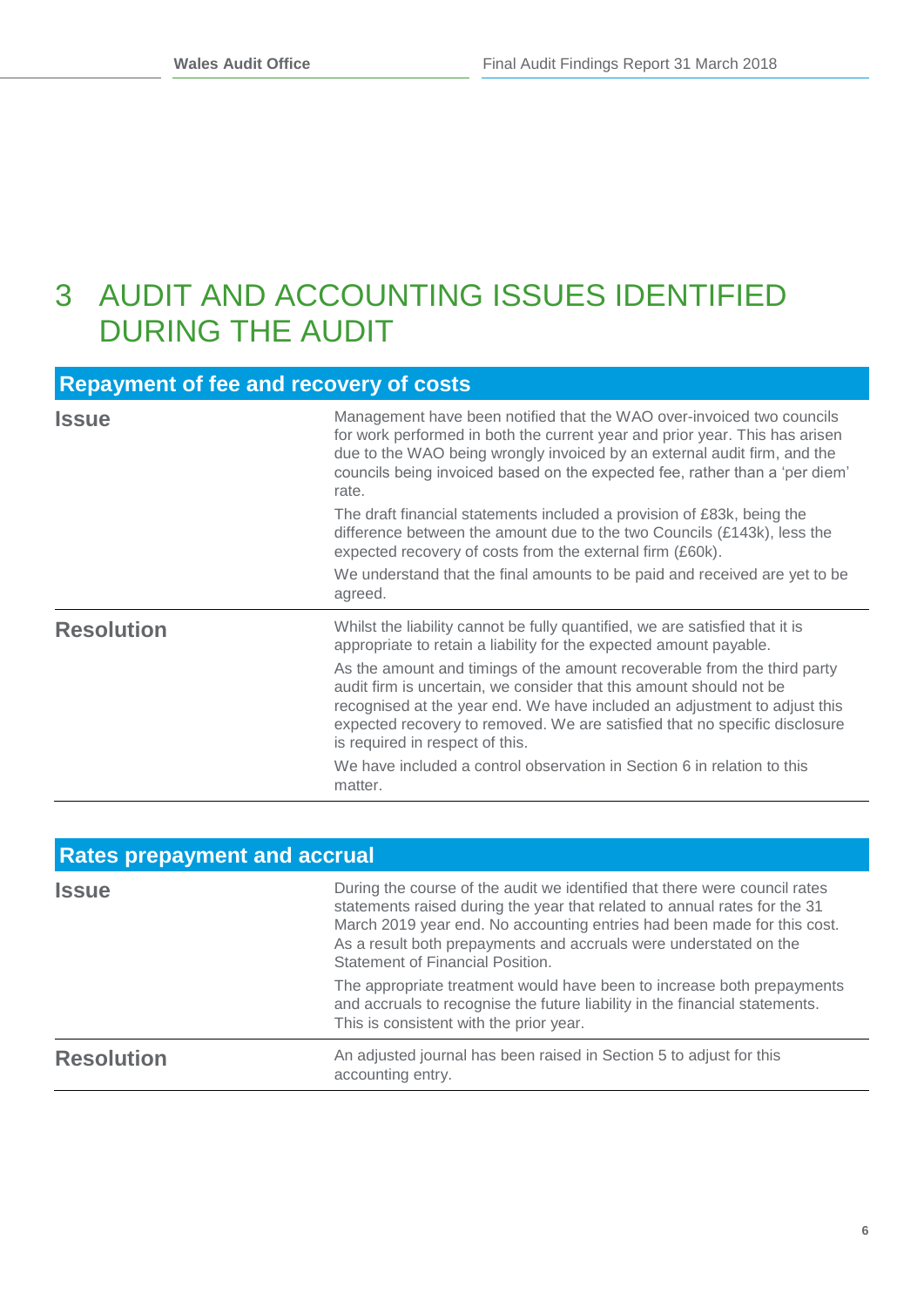### **HMRC death in service refund**

| <b>Issue</b>      | It was noted during the prior year audit that correspondence was received<br>from HMRC confirming that the Death in Service costs are not taxable. We<br>noted that during the year to 31 March 2018, a rebate of £58k was<br>received in respect of taxes paid on these costs historically. |  |  |
|-------------------|----------------------------------------------------------------------------------------------------------------------------------------------------------------------------------------------------------------------------------------------------------------------------------------------|--|--|
|                   | This credit has been classified as Other income by management, however<br>this should be considered as a negative cost as this credit would never<br>have been incurred if these costs weren't originally incurred.                                                                          |  |  |
| <b>Resolution</b> | An adjustment has now been reported, as detailed in Section 5.                                                                                                                                                                                                                               |  |  |

| <b>Firms' actual outturn position</b> |                                                                                                                                                                                                                                                                                                                                              |  |
|---------------------------------------|----------------------------------------------------------------------------------------------------------------------------------------------------------------------------------------------------------------------------------------------------------------------------------------------------------------------------------------------|--|
| <b>Issue</b>                          | As part of our testing over the interaction with firms, we noted that there<br>was a Wales Audit Office overhead allocation to the fees billed to the client.<br>Under the Act, the Office is not entitled to make a surplus on any projects.                                                                                                |  |
|                                       | This overhead cost allocation exercise is performed at the start of the year<br>to include a majority of indirect costs, however excluding governance<br>costs, HR, ICT and training. We are aware this method fee rate modelling<br>was adopted after taking legal advice when first using this method.                                     |  |
|                                       | We note however that there is currently no retrospective review to assess<br>the actual cost allocation from the Wales Audit Office. We appreciate that<br>this would be an administrative burden and the Office has sought advice as<br>to the definition of cost and believe this overhead allocation to be<br>appropriate and reasonable. |  |
| <b>Resolution</b>                     | We currently understand that the definition of "cost" within the act is being<br>discussed. We recommend that the definition of indirect cost allocation is<br>also considered with any amendments of the Act.                                                                                                                               |  |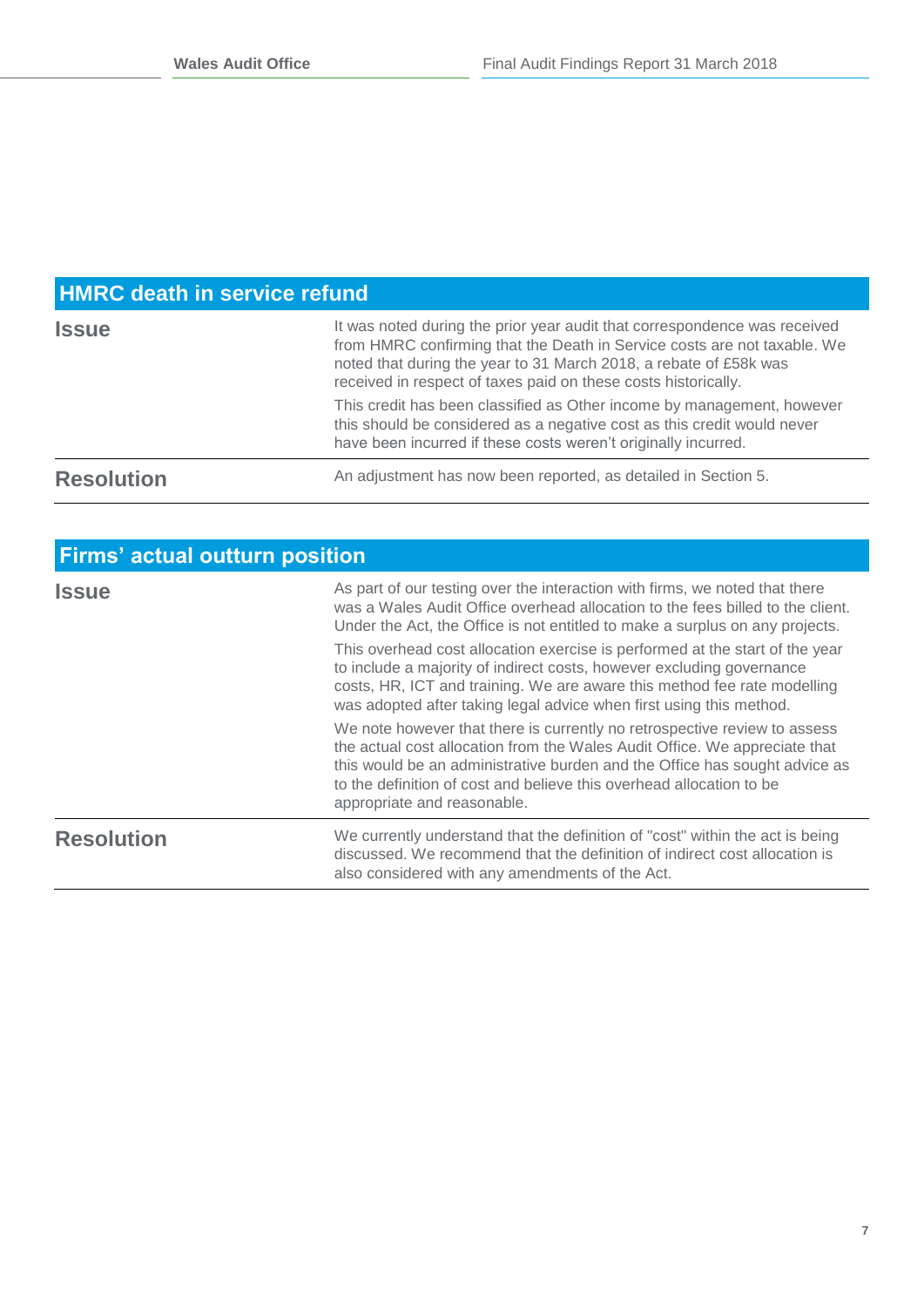## <span id="page-8-0"></span>4 REGULARITY ISSUES IDENTIFIED DURING THE AUDIT

| <b>Procurement</b>   |                                                                                                                                                                                                                                                                                                                                                                                                                                                                                                                                                                                                                                                                                     |
|----------------------|-------------------------------------------------------------------------------------------------------------------------------------------------------------------------------------------------------------------------------------------------------------------------------------------------------------------------------------------------------------------------------------------------------------------------------------------------------------------------------------------------------------------------------------------------------------------------------------------------------------------------------------------------------------------------------------|
| <b>Issue</b>         | It was noted that for one purchase made only half of the expected<br>supporting documentation as required per the procurement policy could<br>initially be found. For the size of purchase, two written quotations were<br>required. A team member is potentially in receipt of these documents is<br>currently unavailable during the audit. Business Services are in the process<br>of locating the second quotation. Regardless, the issue pertains to<br>maintenance of accounting records in line with WAO policy. As such, we<br>have yet to gain evidence that the policy has been followed on this<br>particular item. The value of this particular item was less than £2k. |
| <b>Resolution</b>    | Whilst the above is not material in terms of regularity, we note that a<br>process is already in place. Further training is needed to ensure greater<br>consistency in the application of this process to ensure that all documents<br>received are saved in an accessible location.                                                                                                                                                                                                                                                                                                                                                                                                |
| <b>Final comment</b> | We note that post the initial findings, the second written quotation was<br>located and provided to us, with no breaches noted of the procurement<br>policy. The comments within the resolution section remain appropriate<br>however.                                                                                                                                                                                                                                                                                                                                                                                                                                              |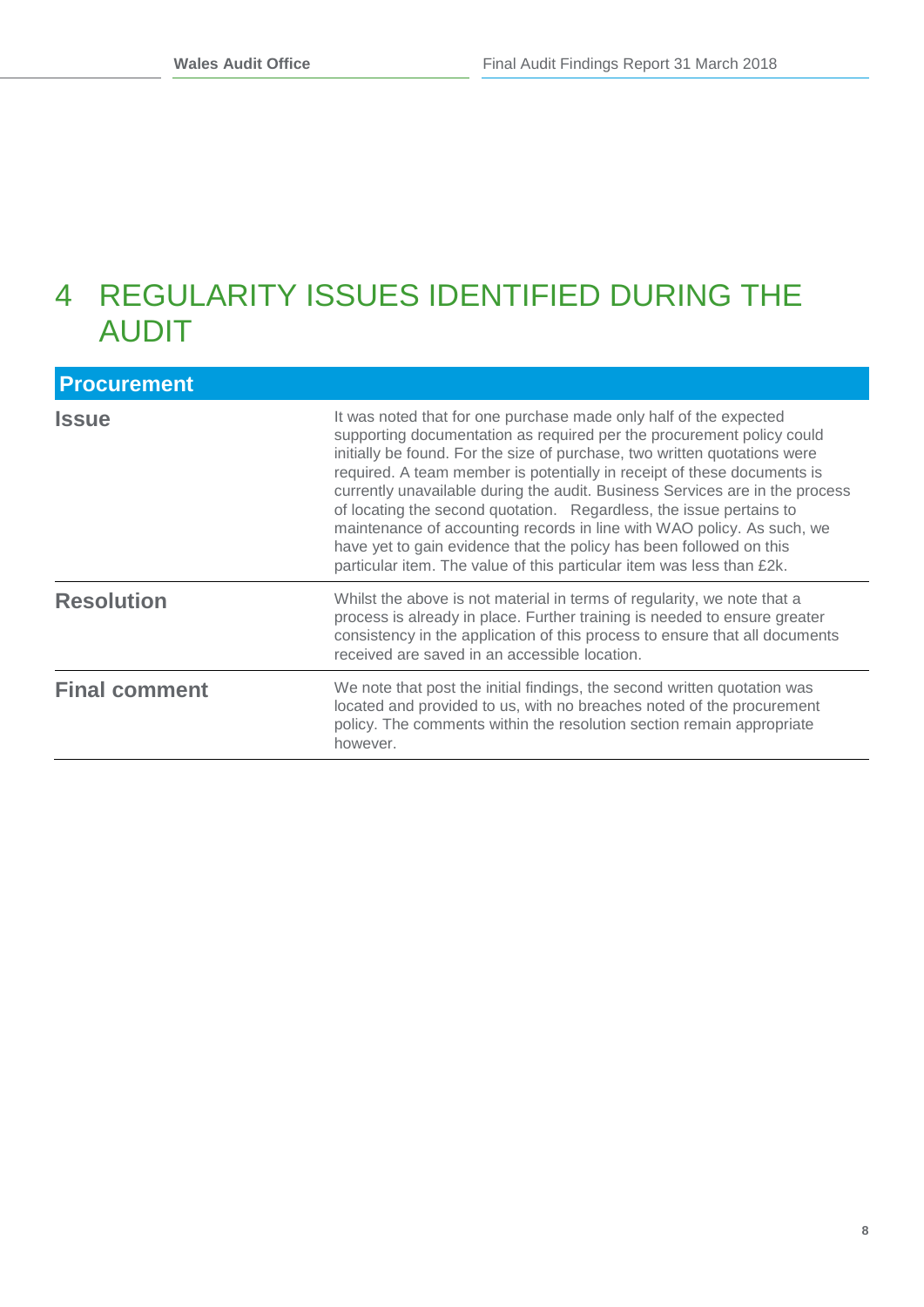# <span id="page-9-0"></span>5 UNADJUSTED/ADJUSTED MISSTATEMENTS

A summary of the unadjusted/adjusted errors identified during the course of our work is set out below, analysed between errors of fact and differences in judgement.

We have not disclosed below those items that we consider to be "clearly trivial" in the context of our audit. For this purpose we consider "clearly trivial" to be any matter less than £5,000 individually and £10,000 in aggregate.

We advised management of all these misstatements and requested management to correct them.

| <b>Adjusted misstatements</b><br>Dr/(Cr)<br>Dr/(Cr)<br>80<br>To adjust the provision back to<br>amounts owed to County Councils,<br>(80)<br>amounts owed back to WAO not yet<br>20<br>confirmed.<br>(20)<br>162<br>To recognise the business rates<br>invoices that were received pre-year<br><b>Trade Creditors</b><br>(162)<br>end<br>98<br>To remove income expected but not<br>yet agreed with/by authority<br>(98)<br>58<br>To reallocate amounts received in<br>respect of HMRC DIS rebate.<br>(58)<br>158<br>(158)<br><b>Unadjusted misstatements Factual</b><br>Dr/(Cr)<br>Dr/(Cr)<br>None identified<br><b>Unadjusted misstatements Judgemental</b><br>Dr/(Cr)<br>Dr/(Cr)<br>To reallocate potential refund creditor<br>87<br>as at year end<br>(87)<br>141<br>To provide against open projects at<br>historic production in excess of fee<br>(141)<br>rate<br>141<br>(141) |                                             | <b>Profit (£'000)</b> | <b>Net assets</b><br>(E'000) |  |
|--------------------------------------------------------------------------------------------------------------------------------------------------------------------------------------------------------------------------------------------------------------------------------------------------------------------------------------------------------------------------------------------------------------------------------------------------------------------------------------------------------------------------------------------------------------------------------------------------------------------------------------------------------------------------------------------------------------------------------------------------------------------------------------------------------------------------------------------------------------------------------------|---------------------------------------------|-----------------------|------------------------------|--|
|                                                                                                                                                                                                                                                                                                                                                                                                                                                                                                                                                                                                                                                                                                                                                                                                                                                                                      |                                             |                       |                              |  |
|                                                                                                                                                                                                                                                                                                                                                                                                                                                                                                                                                                                                                                                                                                                                                                                                                                                                                      | Bought in costs<br>Provisions<br>Provisions |                       |                              |  |
|                                                                                                                                                                                                                                                                                                                                                                                                                                                                                                                                                                                                                                                                                                                                                                                                                                                                                      | Income                                      |                       |                              |  |
|                                                                                                                                                                                                                                                                                                                                                                                                                                                                                                                                                                                                                                                                                                                                                                                                                                                                                      | Prepayments                                 |                       |                              |  |
|                                                                                                                                                                                                                                                                                                                                                                                                                                                                                                                                                                                                                                                                                                                                                                                                                                                                                      | Income<br>Work in progress                  |                       |                              |  |
|                                                                                                                                                                                                                                                                                                                                                                                                                                                                                                                                                                                                                                                                                                                                                                                                                                                                                      | Other income<br>Staff costs                 |                       |                              |  |
|                                                                                                                                                                                                                                                                                                                                                                                                                                                                                                                                                                                                                                                                                                                                                                                                                                                                                      | <b>Total</b>                                |                       |                              |  |
|                                                                                                                                                                                                                                                                                                                                                                                                                                                                                                                                                                                                                                                                                                                                                                                                                                                                                      |                                             |                       |                              |  |
|                                                                                                                                                                                                                                                                                                                                                                                                                                                                                                                                                                                                                                                                                                                                                                                                                                                                                      |                                             |                       |                              |  |
|                                                                                                                                                                                                                                                                                                                                                                                                                                                                                                                                                                                                                                                                                                                                                                                                                                                                                      |                                             |                       |                              |  |
|                                                                                                                                                                                                                                                                                                                                                                                                                                                                                                                                                                                                                                                                                                                                                                                                                                                                                      | Deferred Income<br><b>Other Payables</b>    |                       |                              |  |
|                                                                                                                                                                                                                                                                                                                                                                                                                                                                                                                                                                                                                                                                                                                                                                                                                                                                                      | Income<br>Work in progress - Provisions     |                       |                              |  |
|                                                                                                                                                                                                                                                                                                                                                                                                                                                                                                                                                                                                                                                                                                                                                                                                                                                                                      | <b>Underlying total</b>                     |                       |                              |  |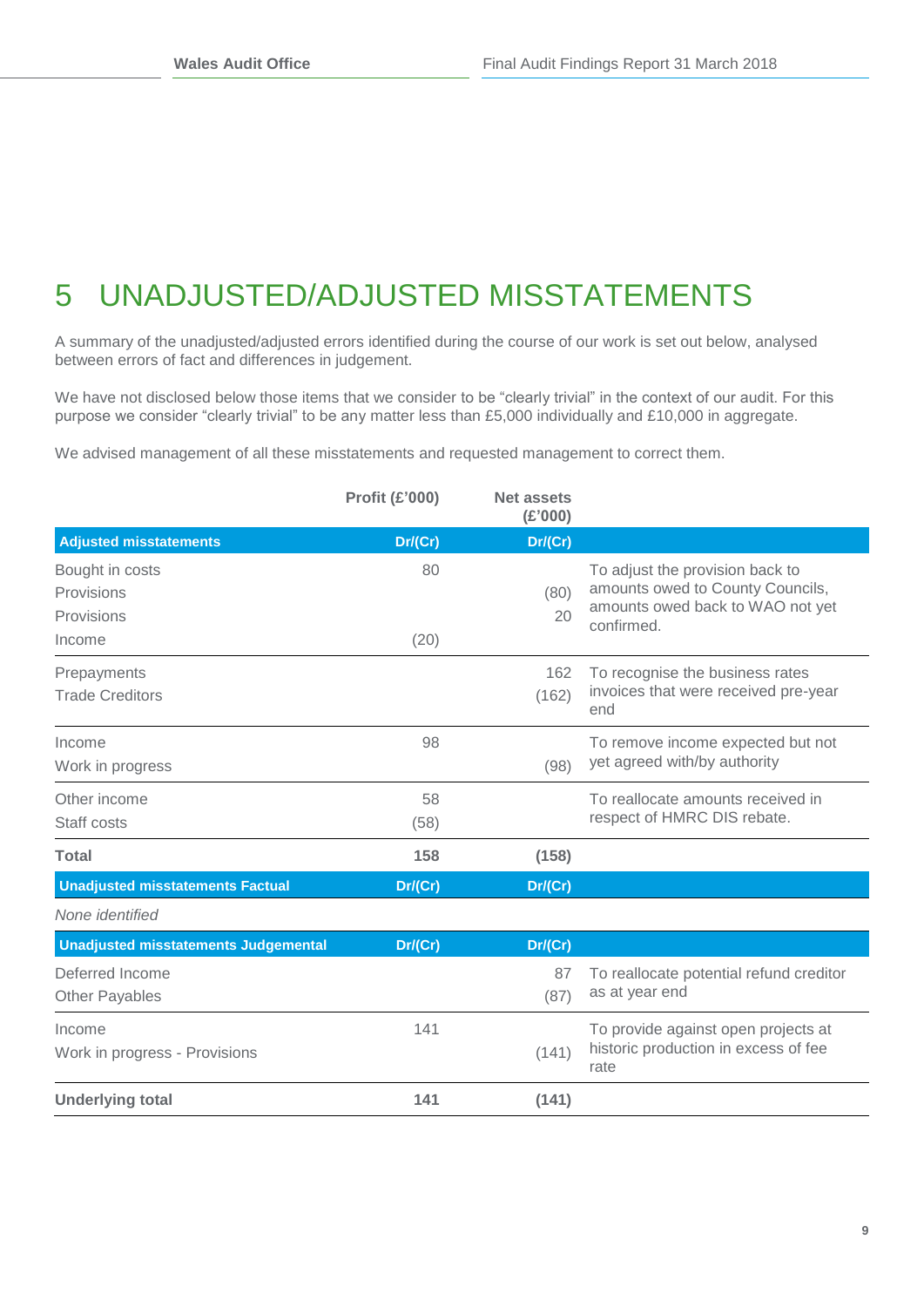## <span id="page-10-0"></span>6 SIGNIFICANT DEFICIENCIES IN INTERNAL **CONTROL**

We have set out below significant deficiencies in internal control which came to our attention during the course of our audit work. This does not constitute a comprehensive statement of all deficiencies that may exist in internal controls or of all improvements which may be made and has addressed only those matters which have come to our attention as a result of the audit procedures performed. An audit is not designed to identify all matters that may be relevant to you and accordingly the audit does not ordinarily identify all such matters.

### **Monitoring of billing schedules/bills raised**

| <b>Fact and potential consequence</b>          | As noted in Section 3 above, the WAO over-invoiced two Councils in<br>previous years.                                                                                                                                                                                                                                                  |  |  |
|------------------------------------------------|----------------------------------------------------------------------------------------------------------------------------------------------------------------------------------------------------------------------------------------------------------------------------------------------------------------------------------------|--|--|
|                                                | We understand from management that there was an awareness within the<br>WAO with regard to the costs and bills being raised on these particular<br>audits being particularly high, however no internal action was taken to<br>investigate these costs.                                                                                 |  |  |
|                                                | As a result, this over-invoicing will need to be recovered, and the Office<br>may not be able to recover the full level of the costs paid to the external<br>audit firm who undertook the work.                                                                                                                                        |  |  |
| <b>Possible action</b>                         | The WAO already has the processes in place to be able to ensure that<br>similar issues do not re-occur. The technical team within the WAO are able<br>to monitor costs on all ongoing audits and compare them to budgeted and<br>historical costs for these audits. Any significant variances should be<br>investigated and explained. |  |  |
|                                                | Furthermore, the results of this investigation should be communicated to all<br>those required so that the appropriate action can take place.                                                                                                                                                                                          |  |  |
|                                                | A systematic process should be put in place to regularly review and<br>discuss such variances, and appropriate review and approval of invoices<br>should occur, to ensure that invoices are being raised on the correct basis.                                                                                                         |  |  |
| <b>Management response</b>                     | Agreed. A PPL exercise will be arranged to ensure that the responsibility<br>for monitoring work done by contractor firms, including fees being charged,<br>is clearly understood by all those involved in the process.                                                                                                                |  |  |
| Timing of implementation and<br>responsibility | Responsibility is Assistant Auditor General and timing is immediate.                                                                                                                                                                                                                                                                   |  |  |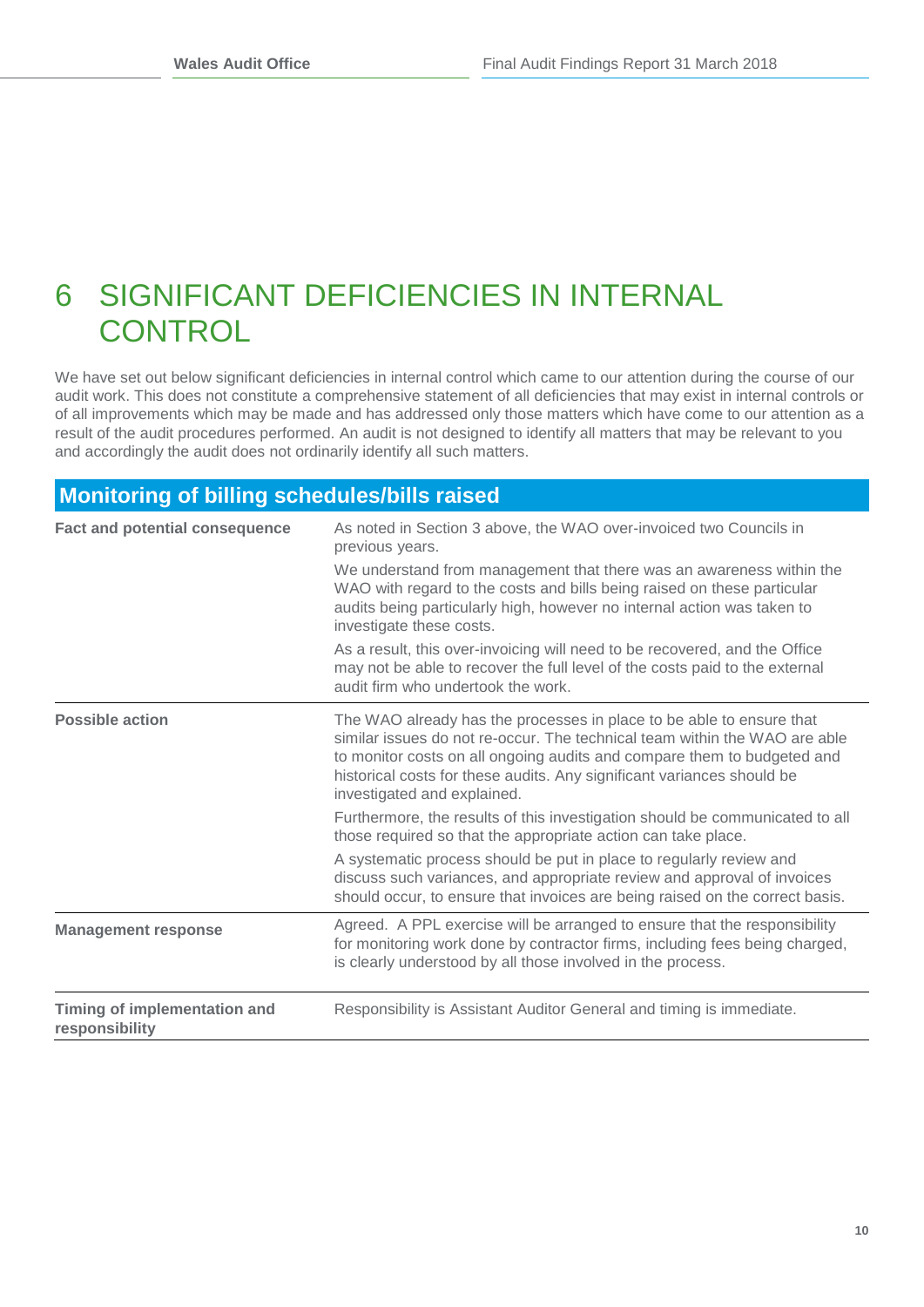### **WIP costs to complete exercise**

| <b>Fact and potential consequence</b>          | It was noted during our review of the costs to complete exercise that the<br>assumptions made in the Resource Managers assessment of open<br>projects at year end appeared to be under resourced in some instances.<br>Consideration for average historical performance as well as the probability<br>of realistic small overspends of general audit practice could have been built<br>in to the cost to complete exercise with more detail.<br>It was noted that a large proportion of the open projects at year end were<br>estimated to run exactly to budgeted costs. |
|------------------------------------------------|---------------------------------------------------------------------------------------------------------------------------------------------------------------------------------------------------------------------------------------------------------------------------------------------------------------------------------------------------------------------------------------------------------------------------------------------------------------------------------------------------------------------------------------------------------------------------|
| <b>Possible action</b>                         | The cost to complete exercise should factor in acknowledgement to the<br>appropriateness of historical actual performance. We appreciate that there<br>are few periods for comparison, though these should remain under review.                                                                                                                                                                                                                                                                                                                                           |
| <b>Management response</b>                     | Partially agreed. Resource managers now assess the cost to complete of<br>all projects each month and as a result overall management of projects is<br>much improved than historical performance would suggest. This will<br>however be kept under review.                                                                                                                                                                                                                                                                                                                |
| Timing of implementation and<br>responsibility | Responsibility: Head of Finance. Timing: on-going.                                                                                                                                                                                                                                                                                                                                                                                                                                                                                                                        |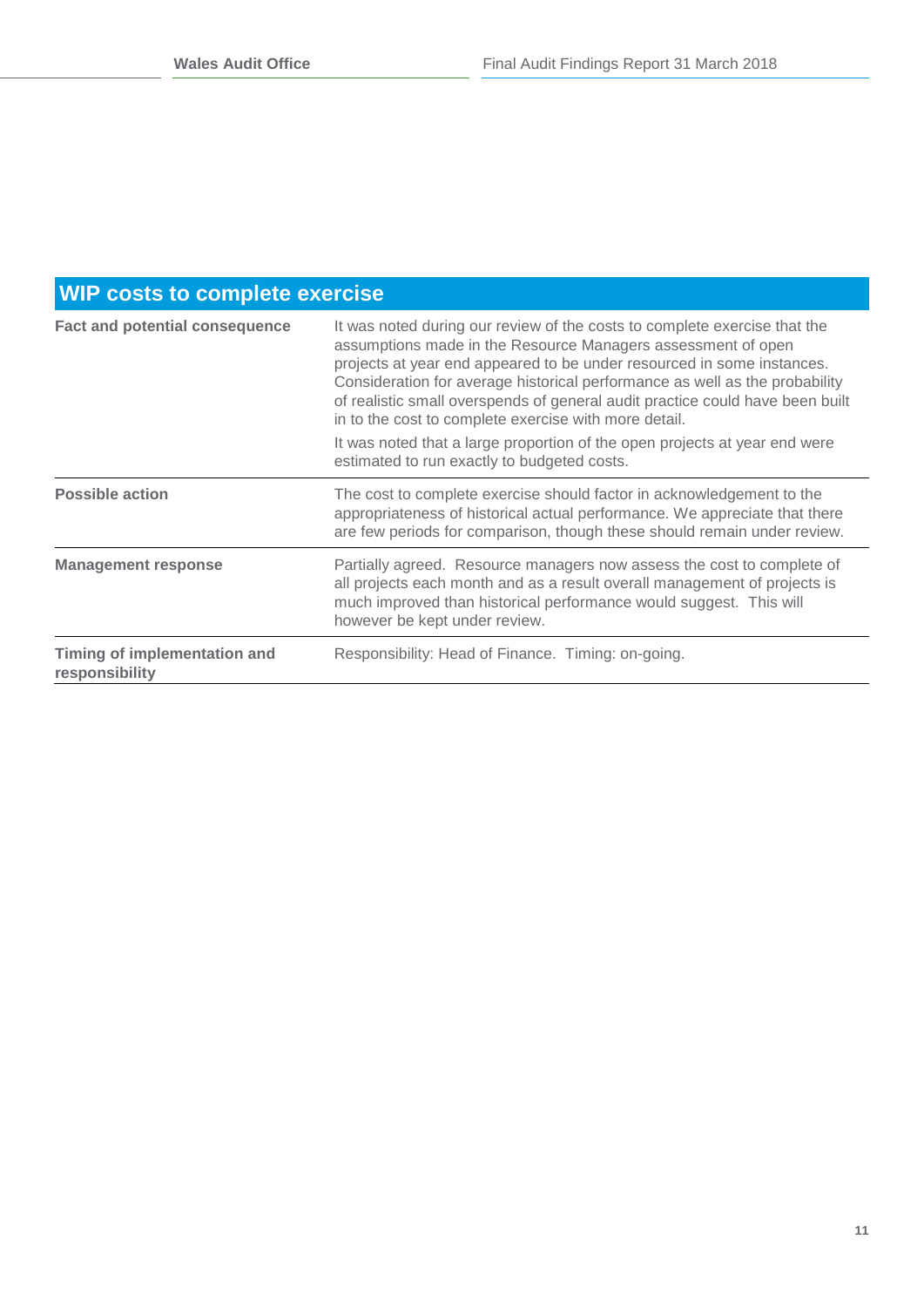## <span id="page-12-0"></span>7 SIGNIFICANT FINDINGS FROM THE AUDIT

### **Accounting practices, including accounting policies**

We have reviewed the accounting policies adopted by the WAO, and found that these are consistent with those adopted in previous years, remain appropriate and have been generally fully disclosed.

### **Accounting estimates**

As part of our audit, we review the significant accounting estimates contained within the financial statements of the WAO. We note the following:

### **Costs to complete/work in progress**

Our work indicates that the historical estimates of costs to complete are materially accurate, and that estimates made by the Resource Managers are an appropriate basis to determine percentage completion

### **Dilapidations provision**

These continue to be derived using latest available third party surveyor reports, and there is no evidence that these are not an appropriate source of evidence to derive such provisions. The Wales Audit Office should consider procuring a more current survey of the Cardiff office, so the required level of provision can be updated.

### **Refund provisions**

Subject to comments made previously, this appears to be derived on an appropriate basis.

### **Financial statement disclosures**

During the course of our audit, we reviewed the adequacy of the disclosures contained within the financial statements and their compliance with both relevant accounting standards and the requirements of the Companies Act 2006. The following disclosure matters were brought to your attention and subsequently reflected in the revised financial statements:

- It was noted that in the first draft of the financial statements, the voluntary disclosure for the IFRS 16 total lease costs was calculated incorrectly. This was subsequently updated.

- During the audit, it was noted by WAO management that the polarisation of working capital movements in the SORO was the wrong way around. It was then further identified that the polarisation of the Statement of Cash Flows was also incorrect. Both were subsequently updated.

The following disclosure issues were identified by our review of the financial statements, but were not updated, which we can accept on the grounds that they are not significant to the opinion we provide on the financial statements:-

- Clarification within the notes to the accounts, which areas are considered key judgements, and which balances are reliant on key management estimates

- Inclusion of a clear accounting policy for pensions
- Enhancement of the current accounting policy for revenue recognition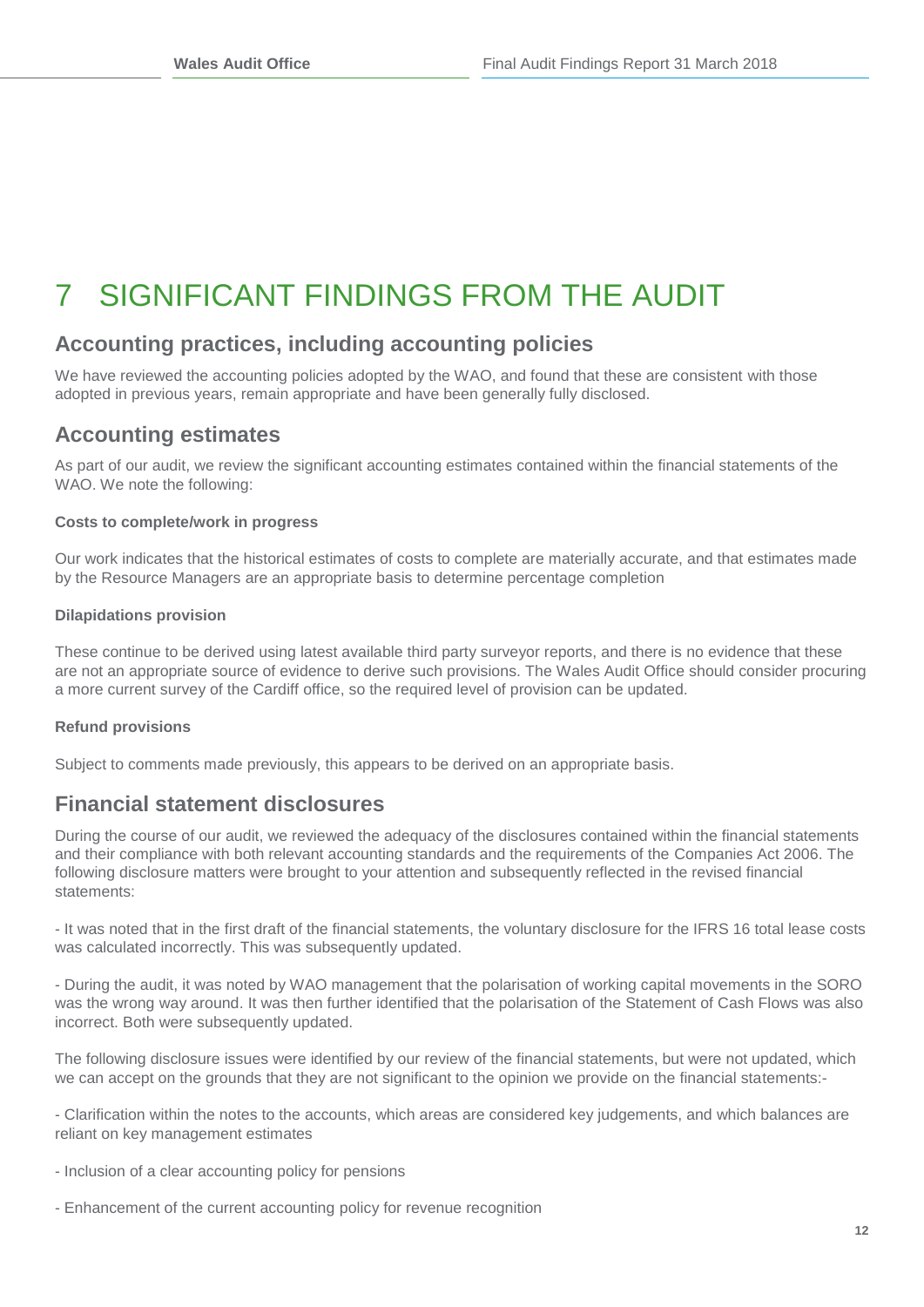### **Significant difficulties encountered during the audit**

No significant difficulties were encountered during the course of our audit and we would like to take this opportunity thank the finance team for their assistance during the audit.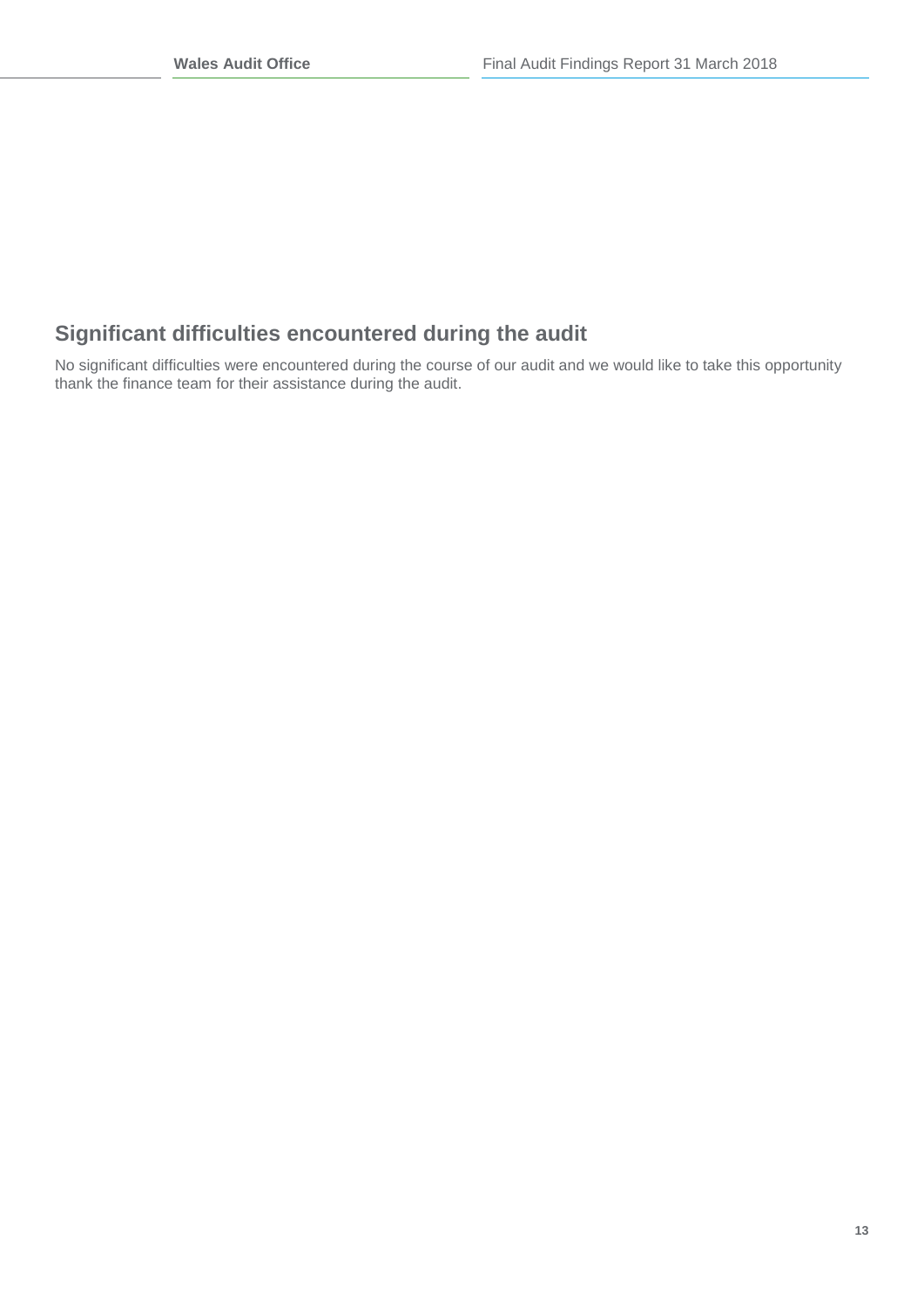## <span id="page-14-0"></span>8 UNCERTAINTIES, RISKS, EXPOSURES, JUDGEMENTAL ISSUES AND GOING CONCERN

There are no further matters that we wish to bring to the attention of the committee.

### **Going concern**

Given the ongoing funding received from the Welsh Government, we are satisfied that we can agree with the Directors that there are appropriate grounds for concluding that the WAO remains a going concern.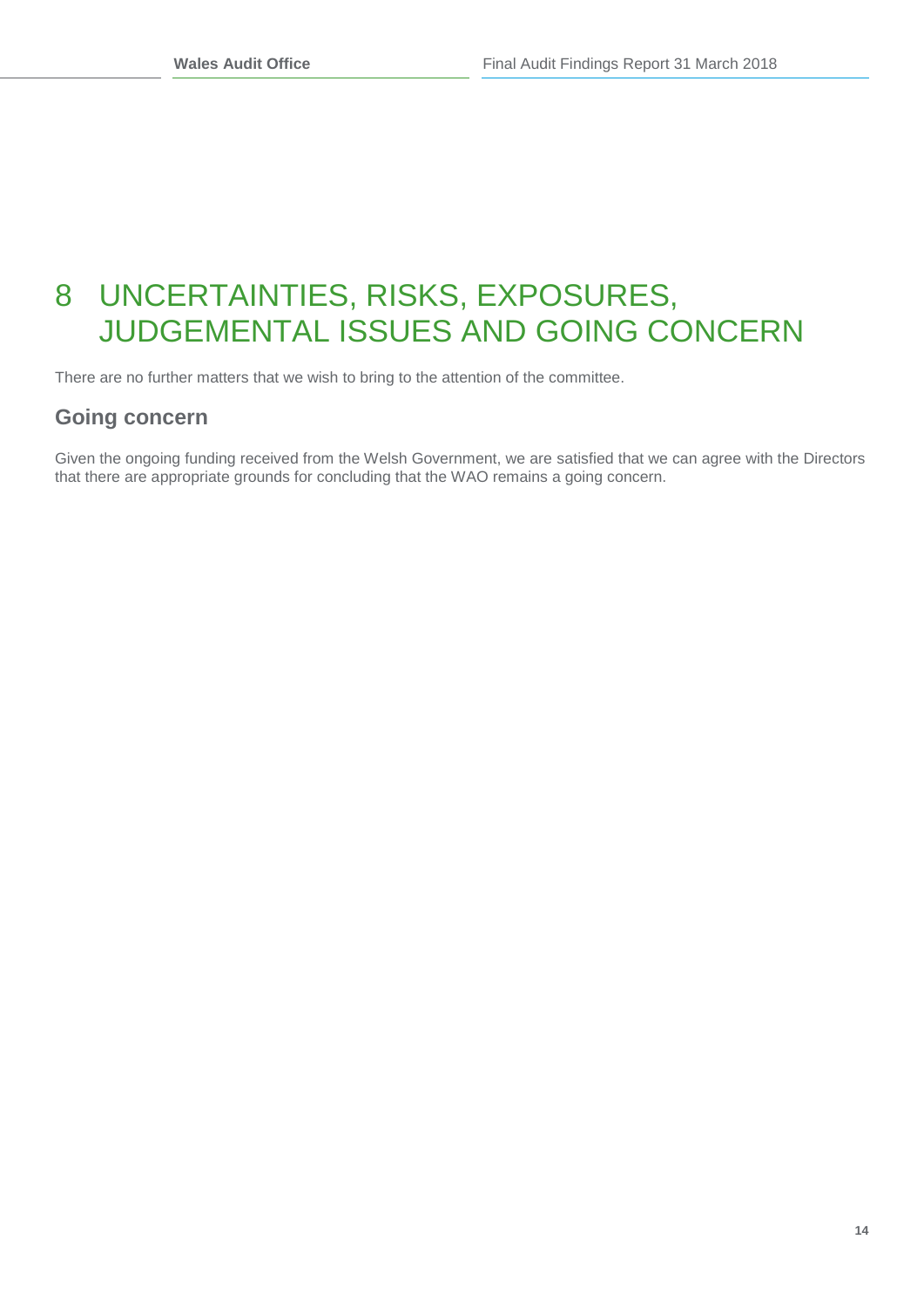# <span id="page-15-0"></span>9 FEES

We confirm that the fees charged during the year in respect of services performed for Wales Audit Office are consistent with those contained within our Audit Plan submitted to you and dated 28 February 2018.

## <span id="page-15-1"></span>10 INDEPENDENCE

In accordance with International Standard on Auditing (UK) 260 "Communication with those charged with governance", there are no changes to the details of relationships between RSM UK Audit LLP and its related entities and Wales Audit Office and its related entities and directors that may reasonably be thought to bear on RSM UK Audit LLP's independence and the objectivity of the audit principal, John Da Costa and the audit staff and the related safeguards from those disclosed in the Audit Plan dated 28 February 2018.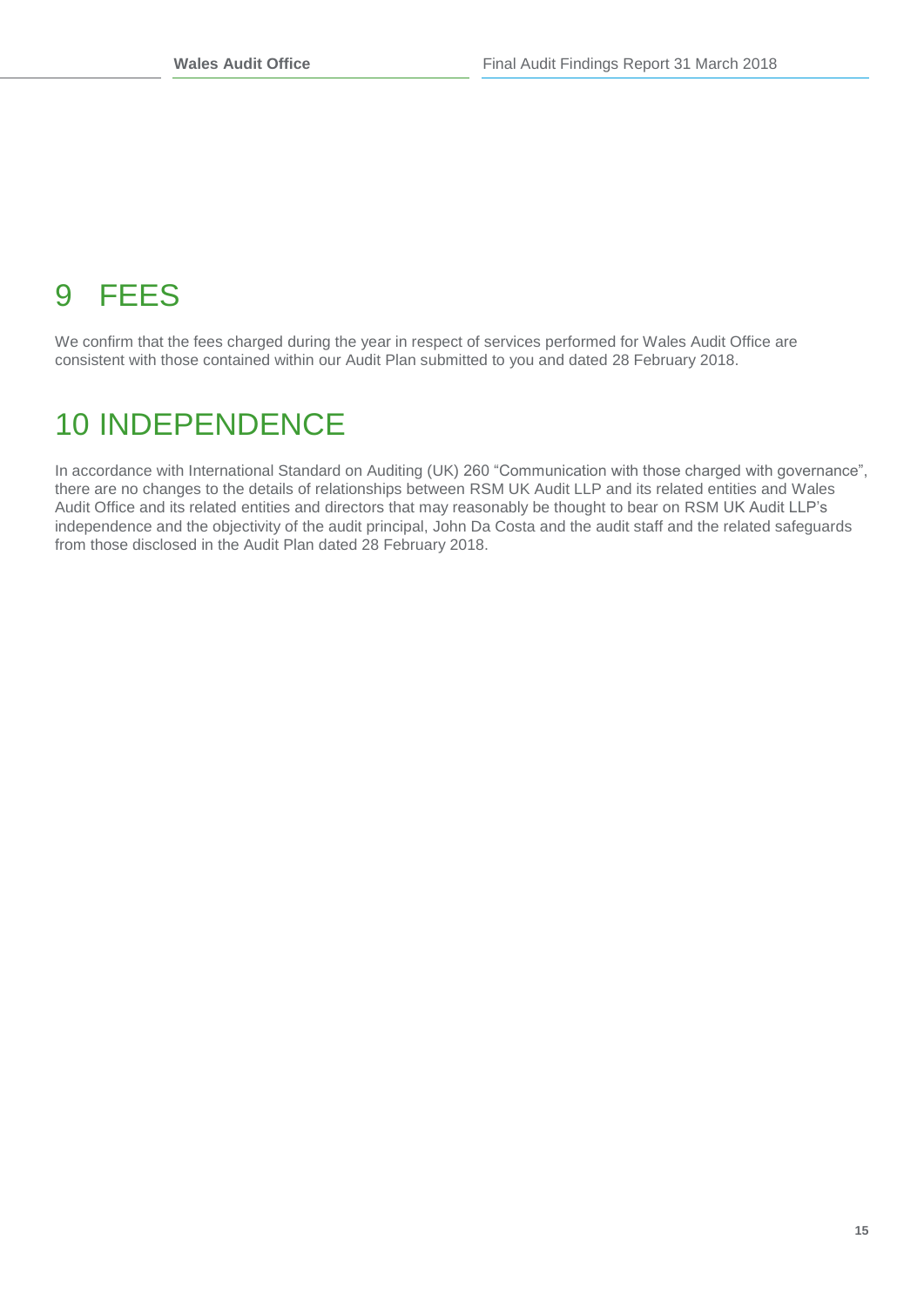## <span id="page-16-0"></span>APPENDIX A - DRAFT LETTER OF REPRESENTATION

RSM UK Audit LLP Third Floor One London Square Cross Lanes Guildford **Surrey** GU1 1UN

Dear Sirs

#### **Audit of Financial Statements– Year ended 31 March 2018**

We confirm to the best of my knowledge and belief, and having made appropriate enquiries of other senior executives of the Wales Audit Office, the following representations given to you in connection with your audit of the financial statements for the period ended 31 March 2018.

The following representations reflect circumstances up to the date of this letter, on which the financial statements were approved, and management's knowledge and intentions regarding the future of the Wales Audit Office.

#### **Responsibility for financial statements**

We acknowledge our responsibilities under the Public Audit (Wales) Act 2013 and Treasury Directions made in accordance with that Act for maintaining adequate accounting records and for preparing financial statements in accordance with the applicable accounting framework that give a true and fair view and for making accurate representations to you.

We confirm that we have taken all the steps we ought to have taken in order to make ourselves aware of any relevant audit information and to establish that it has been communicated to the auditors. We confirm that, as far as we are aware, there is no relevant audit information of which the auditors were unaware.

#### **Availability of information**

All the accounting records have been made available to you for the purpose of your audit and all transactions undertaken by the Wales Audit Office have been properly reflected and recorded in the accounting records. All other records and related information have been made available to you, including the minutes of all committee meetings, which are a complete and authentic record of the proceedings at those meetings. I have disclosed to you the results of our assessment of the risk that the financial statements may be materially misstated as a result of fraud

#### **Related party transactions**

We have disclosed to you the identity of the related parties and all related party relationships and transactions of which I am aware. There were no transactions with the WCF and with the audited bodies other than those in the ordinary course of business (fees) requiring disclosure in the financial statements. There were no other transactions with related parties requiring disclosure during the year.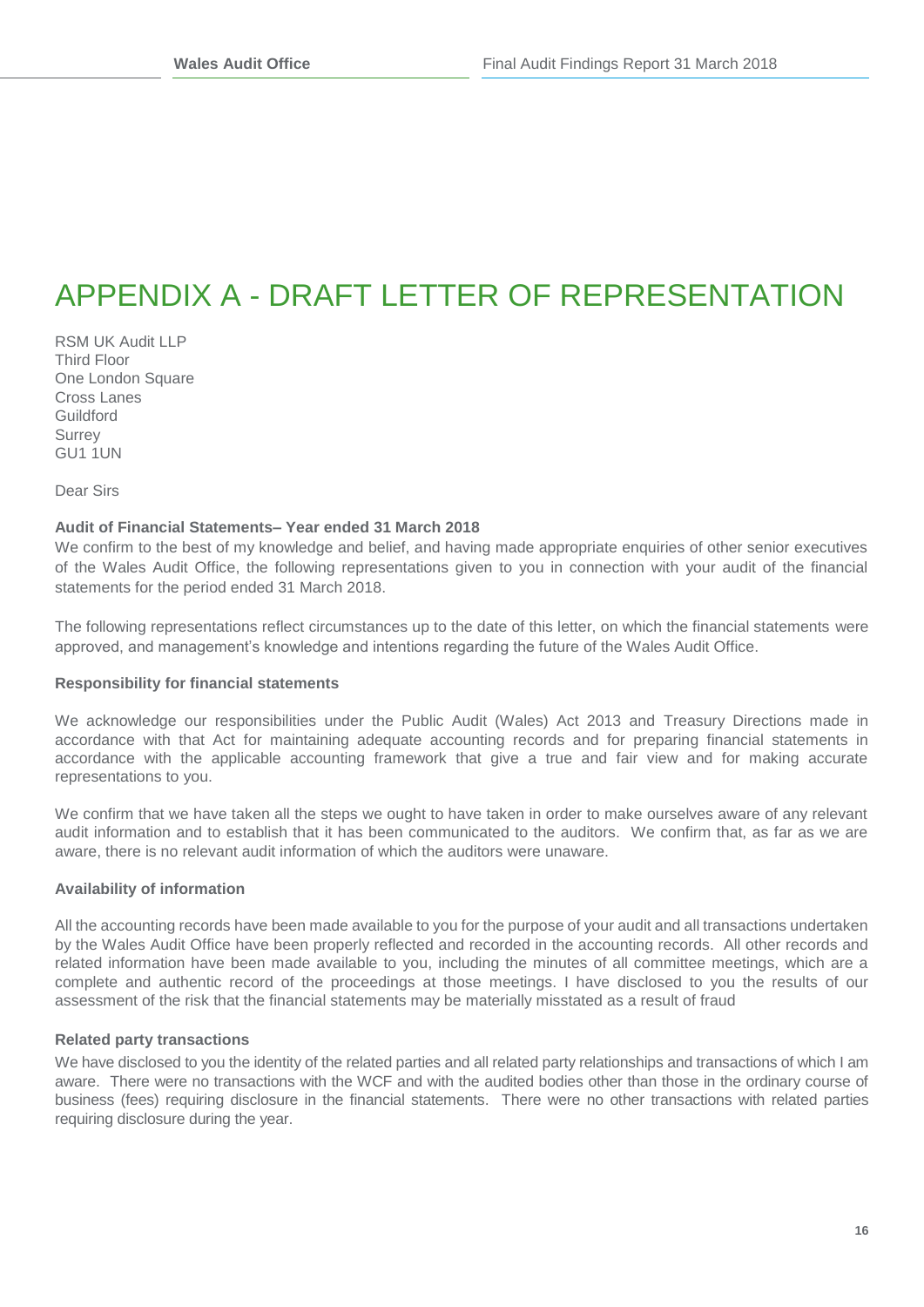### **Use of funds and regularity**

- We acknowledge our responsibility, as specified by the Public Accounts Committee of the National Assembly under the Public Audit (Wales) Act 2013, for ensuring that expenditure disbursed and income received is applied for the purposes intended by Parliament and the National Assembly for Wales and that the financial transactions conform to the authorities which govern them.
- To the best of our knowledge and belief we confirm that, in all material respects, the expenditure disbursed and income received during the year ended 31 March 2018 have been applied to purposes intended by Parliament and the National Assembly for Wales and the financial transactions conform to the authorities which govern them.
- Neither the board nor the senior management team have knowingly authorised a course of action, the financial impact of which was that transactions infringe the requirements of regularity.
- All transactions undertaken by the Wales Audit Office have been properly reflected and recorded in the accounting records.
- There were no events of which we are aware which involve suspected non-compliance with the framework of authorities which govern the running of the Office.

### **Assets**

### *1. General*

All assets included in the Statement of Financial Position belong to the Wales Audit Office and except as disclosed in the accounts were free from any charge. All non-current assets belonging to the Wales Audit Office are included.

### *2. Impairment of non-current assets*

Each non-current asset is worth to the Wales Audit Office at least the amount at which it is included in the Statement of Financial Position, either through continued use by the Wales Audit Office or through the opportunity for sale on the open market.

### **Liabilities**

### *1. General*

All known liabilities of the Wales Audit Office at 31 March 2018 have been included in the balance sheet. All secured liabilities are disclosed.

### *2. Contingent liabilities*

There were no contingent liabilities at the balance sheet date. All guarantees or warranties or other financial commitments have been fully disclosed in the financial statements. There were no known actual or possible litigation and claims whose effect should be considered when preparing the financial statements.

We confirm we have disclosed to you all banking and financing arrangements including related contracts and hedging products. We confirm that no tax avoidance schemes were used by the Wales Audit Office.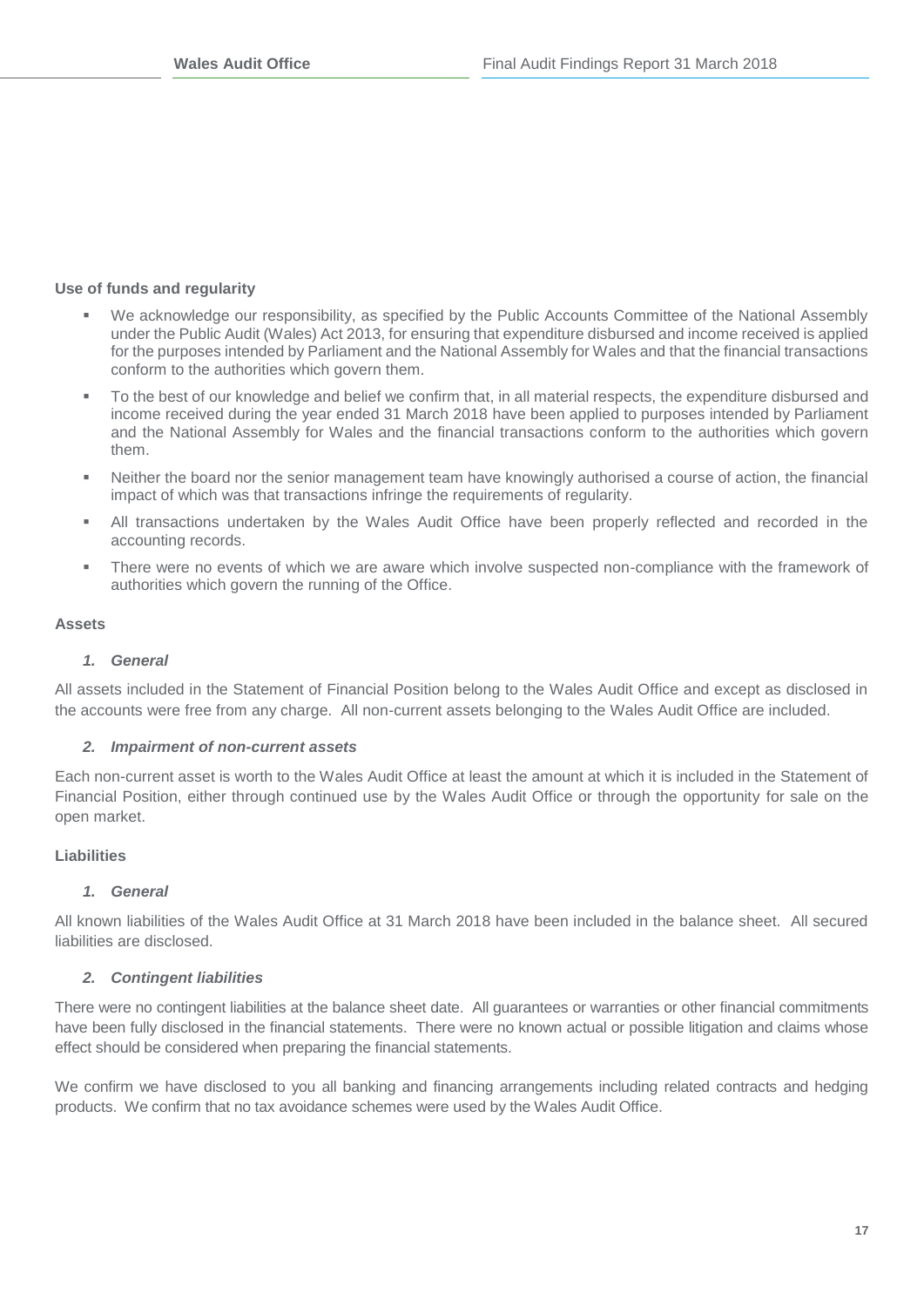#### **Accounting estimates**

We confirm that all significant assumptions used in making accounting estimates, including where applicable those measured at fair value, are reasonable in the circumstances, and appropriately reflect our intentions and our ability to carry out the specific courses of action necessary to justify the accounting estimates and disclosures. The disclosures in the financial statements relating to accounting estimates are complete and appropriate.

We have no plans or intentions that may materially alter the carrying value or classification of assets and liabilities reflected in the financial statements.

We further confirm to you that the estimated value of the dilapidations provisions are, to the best of our knowledge, an accurate assessment of the expected value to return the three properties back to their original state. We hereby confirm to you that the value of the dilapidations provisions in total is £646,676.

We confirm directly to you that the estimated value of the provision for costs repayable to local authorities, in respect of overbilled amounts by contracted firm auditors totals £143,000. This estimate is to the best of our knowledge an accurate assessment of the expected value of the provision expected to be refunded to local authorities.

#### **Commitments**

All commitments of the Wales Audit Office of a material amount, whether of a capital or revenue nature, have either been provided for or noted in the financial statements as appropriate. An adequate provision has been made for any losses, which may be expected to result there from, or from events which had occurred before 31 March 2018.

#### **Remuneration report**

All amounts paid to members of the Wales Audit Office Management committee have been appropriately included in the Remuneration Report.

All items of personal expenditure paid by the Wales Audit Office on the Management committee's behalf have either been reimbursed by the individuals concerned or have been treated as benefits in kind.

The benefits in kind in respect of the PAYE settlement will be met by the Wales Audit Office. This has been fully disclosed in the remuneration report.

No member of the Management committee or their connected persons had any indebtedness (or agreement concerning indebtedness) to the Wales Audit Office at 31 March 2018 or at any time during the year.

#### **Governance Statement**

We confirm the Governance Statement within the Annual Report fairly reflects the Wales Audit Office's current position in relation to our compliance with internal control requirements set out in HM Treasury's guidance.

#### **Fraud and regulation**

We acknowledge that the responsibility for the detection of fraud, error and non-compliance with laws and regulations rests with me. We confirm that we are not aware of any known or suspected frauds, error and non-compliance, involving management, employees or third parties which may have a material effect on the financial statements. We confirm that, insofar as we are able to determine, in my opinion the financial statements are not materially misstated as a result of fraud.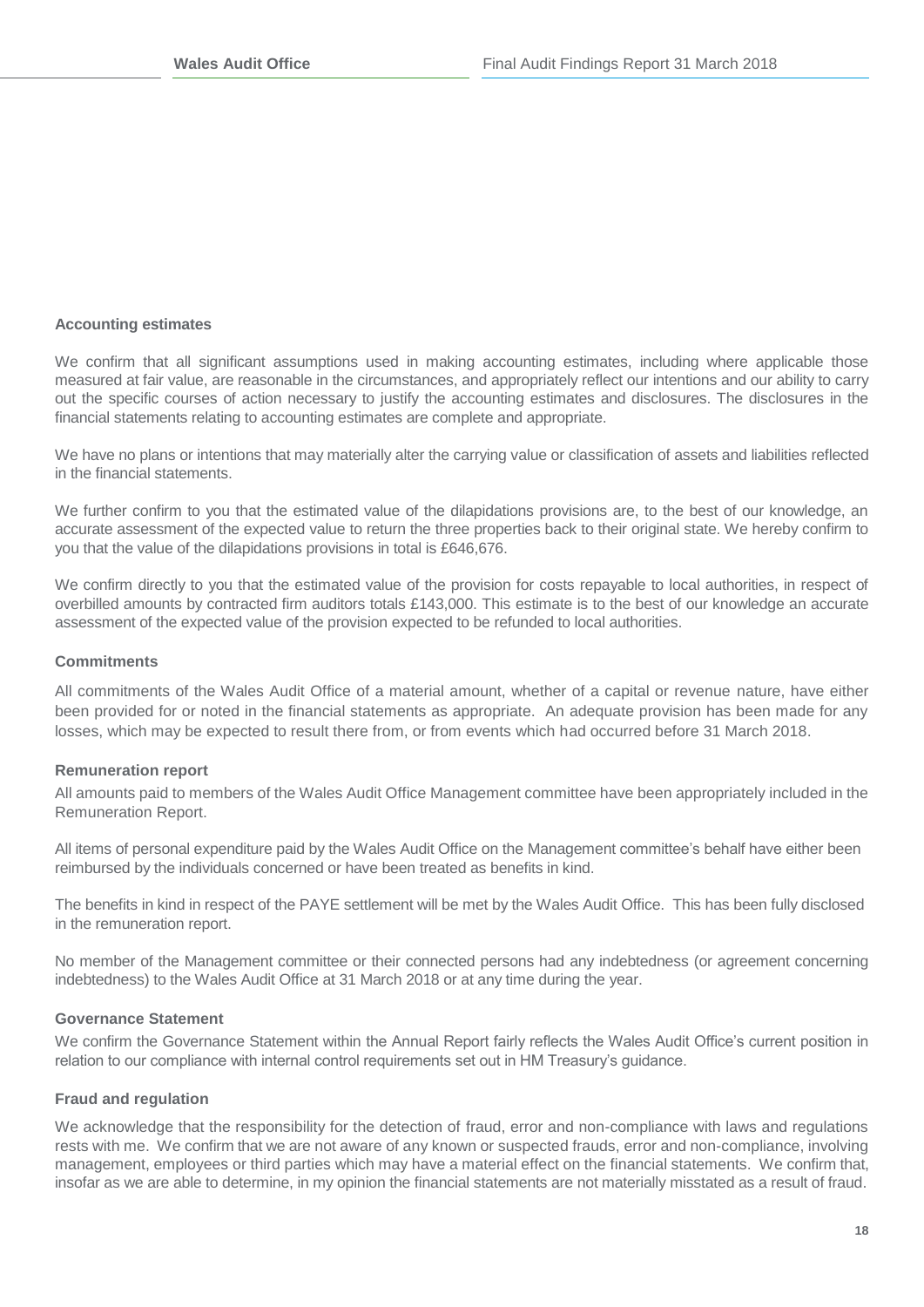In particular we confirm that the Wales Audit Office has made full disclosure of actual or suspected fraud brought to our attention by employees, former employees and other external parties.

We confirm that there has been no possible or actual instance of non-compliance with those laws and regulations which are central to the Wales Audit Office's ability to conduct its business, except as explained to you and as disclosed in the financial statements.

### **Events subsequent to the date of the Statement on Financial Position**

There were no events, transactions or discoveries since the Statement of Financial Position date which:

- would have a material effect on the financial statements, or
- are of such importance to users of the financial statements that they should be disclosed in the financial statements.

Yours faithfully

Signed on behalf of the board of Wales Audit Office

Huw Vaughan Thomas

Auditor General for Wales and Accounting Officer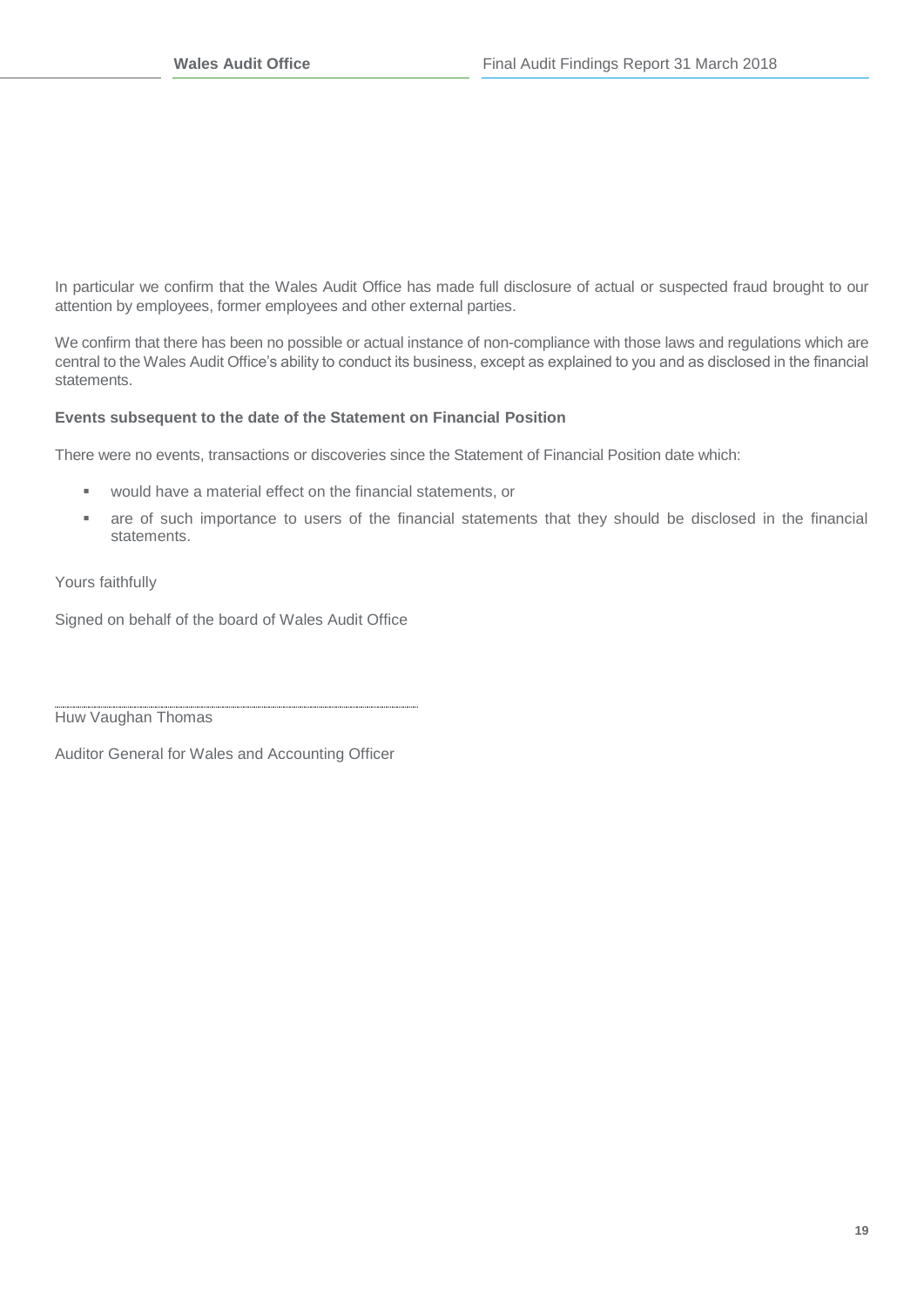### <span id="page-20-0"></span>APPENDIX B - UPDATED FINANCIAL REPORTING DEVELOPMENTS

### **Details of amendments to the 2017–18 FReM**

### **Latest developments**

| <b>Paragraph</b>      | <b>Change</b>                                                                                                                                                                      | <b>Reason for change</b>                                                                                                                                                                                                                                                                                                             |
|-----------------------|------------------------------------------------------------------------------------------------------------------------------------------------------------------------------------|--------------------------------------------------------------------------------------------------------------------------------------------------------------------------------------------------------------------------------------------------------------------------------------------------------------------------------------|
| 1.1.5                 | Footnote added: Early application of<br>EU adopted IFRS before the<br>effective date is permitted with the<br>consent of the relevant authority.                                   | In certain circumstances, entities<br>may wish to early adopt certain EU<br>adopted IFRS. A footnote has been<br>added to clarify that this is permitted<br>with the consent of the relevant<br>authority.                                                                                                                           |
| 1.2.1 b)              | Footnote added as reference the<br><b>IFRS Practice Statement 2: Making</b><br>Materiality Judgements issued by<br>the IASB in September 2017.                                     | To reflect release of the new<br>Practice Statement.                                                                                                                                                                                                                                                                                 |
| 2.2.8                 | Deleted paragraph referencing the<br>Disclosure Initiative.                                                                                                                        | Activities of the IASB's disclosure<br>initiative have been subsumed into<br>the relevant accounting standards or<br>are at an early stage in the<br>research/consultation stage process.<br>An explicit reference to the<br>disclosure initiative is no longer<br>required.                                                         |
| 5.2.8 bullet point 3  | Performance Report - Additional<br>requirement to include a brief<br>description of the business model<br>and environment, organisational<br>structure, objectives and strategies. | To strengthen non-financial reporting<br>for the benefit of users of the<br>accounts and align with the<br>introduction of Non-Financial<br>Reporting Regulations 2016 (SI<br>2016/1245) which implement the EU<br>Non-Financial Reporting Directive<br>(2014/95/EU) for financial years<br>beginning on or after 1 January<br>2017. |
| 5.2.10 bullet point 1 | Performance Report - Additional<br>requirement to provide explanatory<br>narrative around the link between<br>KPIs, risk and uncertainty.                                          | To strengthen performance<br>reporting.                                                                                                                                                                                                                                                                                              |
| 5.2.10 bullet point 2 | Performance Report - Additional<br>requirement to provide an<br>explanation of the relationships and                                                                               | To strengthen performance<br>reporting.                                                                                                                                                                                                                                                                                              |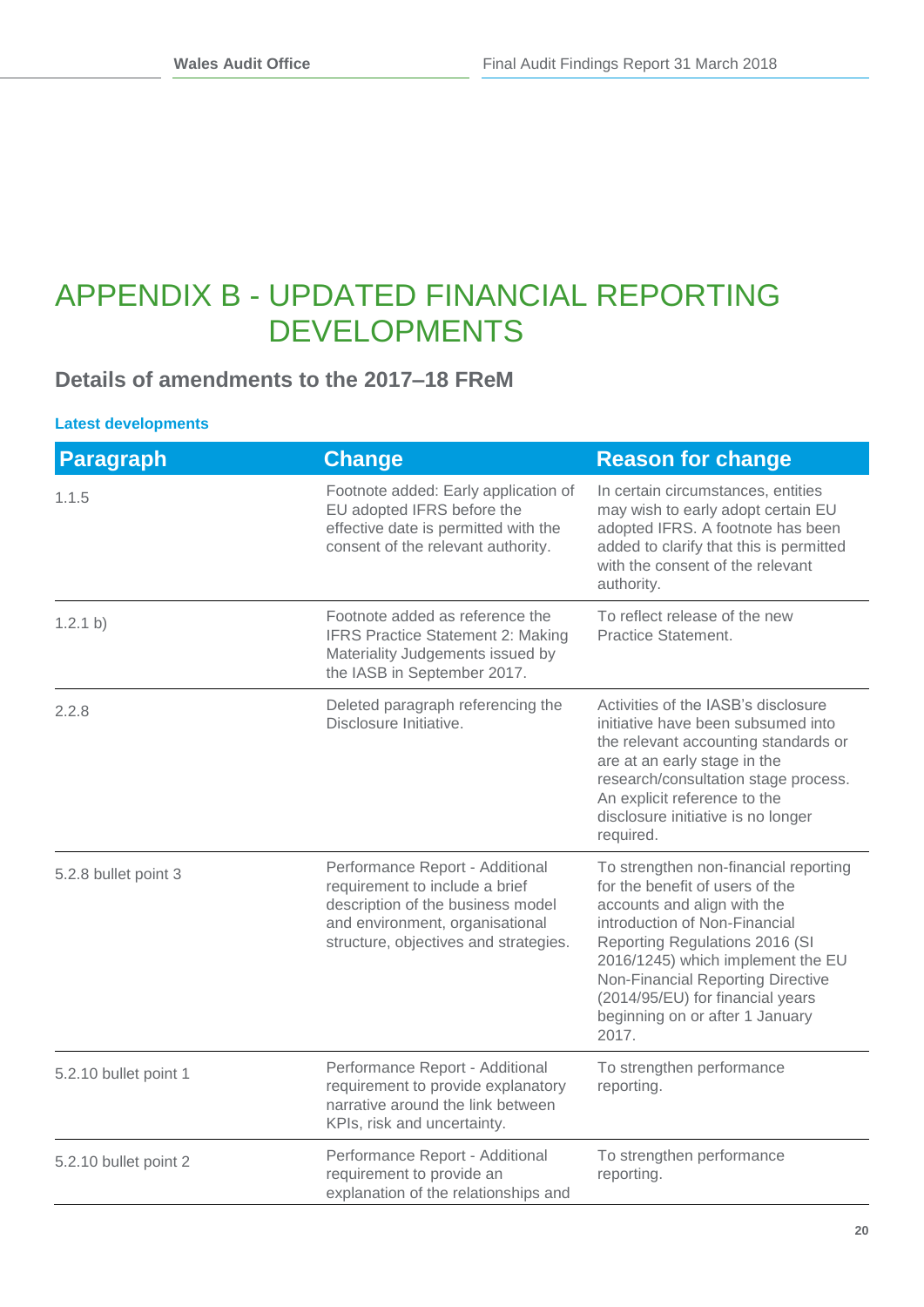| <b>Paragraph</b>      | <b>Change</b>                                                                                                                                                                                                                                                                                                                                                                    | <b>Reason for change</b>                                                                                                                                                                                                                                                                                                                                                     |
|-----------------------|----------------------------------------------------------------------------------------------------------------------------------------------------------------------------------------------------------------------------------------------------------------------------------------------------------------------------------------------------------------------------------|------------------------------------------------------------------------------------------------------------------------------------------------------------------------------------------------------------------------------------------------------------------------------------------------------------------------------------------------------------------------------|
|                       | linkages between different pieces of<br>information within the ARAs.                                                                                                                                                                                                                                                                                                             |                                                                                                                                                                                                                                                                                                                                                                              |
| 5.2.10 bullet point 3 | Performance Report - Inclusion of<br>the need to report on non-financial<br>information pertaining to social<br>matters, respect for human rights,<br>anti-corruption and anti-bribery<br>matters.                                                                                                                                                                               | To strengthen non-financial reporting<br>for the benefit of users of the<br>accounts and align with the<br>introduction of Non-Financial<br>Reporting Regulations 2016 (SI<br>2016/1245) which implement the EU<br>Non-Financial Reporting Directive<br>(2014/95/EU) for financial years<br>beginning on or after 1 January<br>2017.                                         |
| 5.2.10 bullet point 4 | Performance Report - Additional<br>requirement to provide information<br>on environmental matters including<br>the impact of the entity's business<br>on the environment.                                                                                                                                                                                                        | Enhanced reporting on sustainability<br>to strengthen non-financial reporting<br>for the benefit of users of the<br>accounts and align with the<br>introduction of Non-Financial<br>Reporting Regulations 2016 (SI<br>2016/1245) which implement the EU<br>Non-Financial Reporting Directive<br>(2014/95/EU) for financial years<br>beginning on or after 1 January<br>2017. |
| 5.3.27                | Separate the reference to the<br>guidance from the statement that<br>departments should exclude ALBs<br>from the calculation.                                                                                                                                                                                                                                                    | Clarify that the guidance did not only<br>apply to departments.                                                                                                                                                                                                                                                                                                              |
| 5.3.28 f              | Staff Report - Additional requirement<br>to provide information on other<br>employee matters such as diversity<br>issues and equal treatment in<br>employment and occupation not<br>already disclosed as well as<br>employment issues, health and<br>safety at work, trade union<br>relationships and human capital<br>management such as carer<br>management and employability. | To strengthen non-financial reporting<br>for the benefit of users of the<br>accounts and align with the<br>introduction of Non-Financial<br>Reporting Regulations 2016 (SI<br>2016/1245) which implement the EU<br>Non-Financial Reporting Directive<br>(2014/95/EU) for financial years<br>beginning on or after 1 January<br>2017.                                         |
| $8.1.6 - 8.1.7$       | Amendments made to the text<br>reference all possible sources of EU<br>income.                                                                                                                                                                                                                                                                                                   | To address gap in the wording.                                                                                                                                                                                                                                                                                                                                               |
| $8.2.20 - 8.2.21$     | New section added for Devolved Tax<br>Accounts - Scotland.                                                                                                                                                                                                                                                                                                                       | Differentiate accounting and<br>disclosure requirements for bodies in<br>Scotland.                                                                                                                                                                                                                                                                                           |